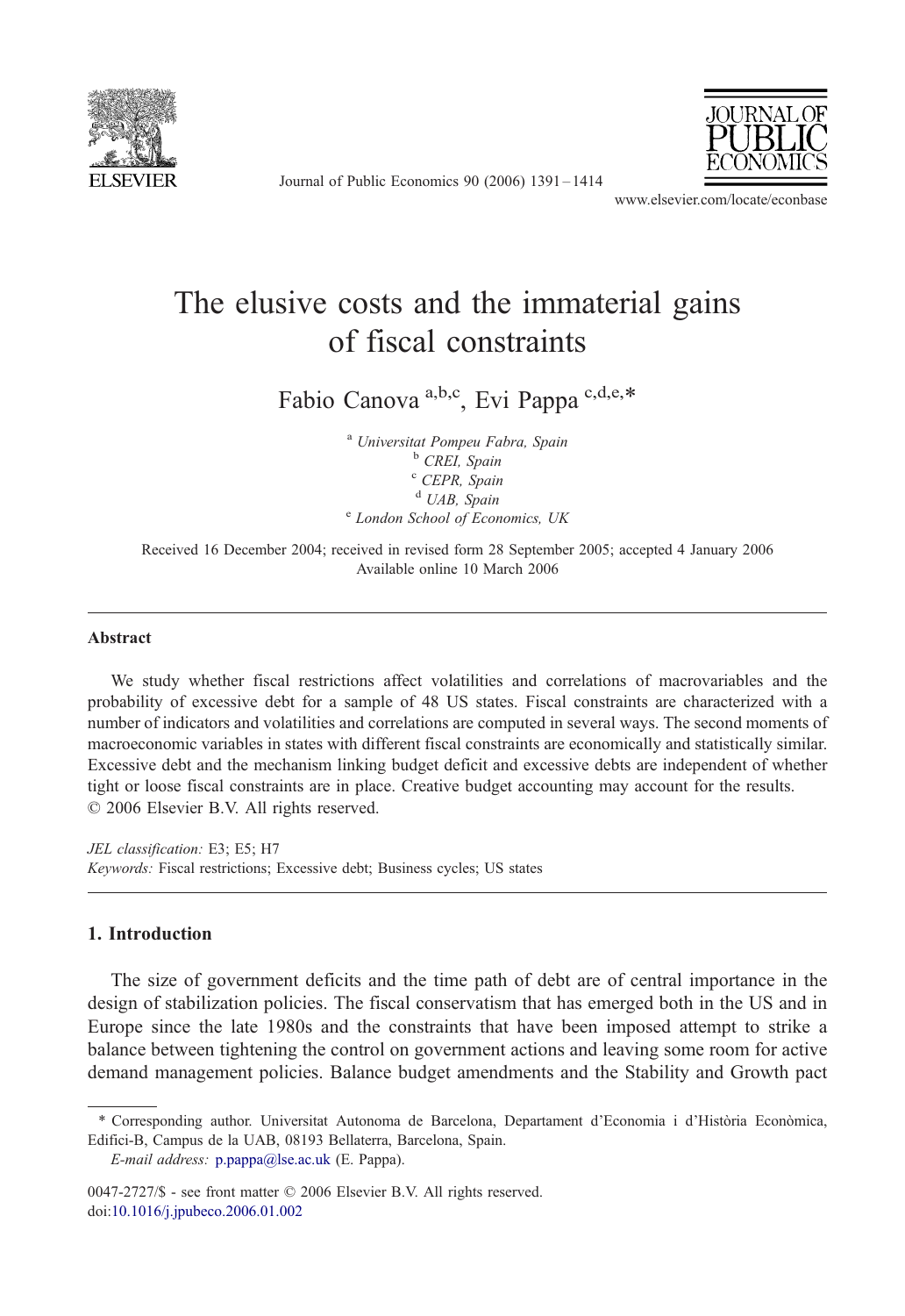are particular examples of this class of constraints. Both try to make governments more credible, restricting the possibility that irresponsible policymakers run politically motivated deficits and unsustainable levels of debt (see e.g. Di[az Gimenez et al., 2003; Andres and Domenec, 2002\).](#page-22-0) Such constraints are also thought to have two beneficial side effects: they may help to stabilize the economy whenever fluctuations in expenditure are themselves an important source of macroeconomic fluctuations; they may favor the pursuit of the price stability objective by central banks.

Inflexible fiscal constraints have been criticized on a number of grounds. First, existing arrangements have only notional costs for governments infringing the rules. For example, in the past membership to the EMU strongly depended on deficit and debt policies, but initially virtuous countries such as France, Germany, and The Netherlands have joined ranks with initially less virtuous ones like Italy, Portugal and Greece in passing the upper bound set for the deficit to GDP ratio in the last few years. Furthermore, in some of these countries, the net-ofinterest debt to GDP ratio again surpassed the 100% mark after the (mostly cosmetic) decline of the late 1990s. In US states, budget gimmicks often allow state legislators to meet the balance budget requirement by moving part of expenditure to less restricted branches of the governments, or to escape the prohibition to issue debt by floating non-guaranteed (revenue) bonds (as e.g. in the recent California debt crisis). Second, since deficit constraints inflexibly limit the ability of governments to react to fluctuations in the local economy, two unpleasant outcomes may be induced: the volatility of local macrovariables could be increased; economic slowdowns may be transformed into full-fledged recessions. In fact, since expenditure must follow the revenue cycle, deficit restrictions may make expenditure procyclical amplifying the magnitude of the fluctuations, both in upturns and in downturns. Third, deficit and debt restrictions have allocative and distributional effects with long lasting repercussions. Borrowing, for example, may help to restore the optimality of competitive allocations in economies where financial markets are undeveloped. Public finance principles also suggest spreading the burden of certain type of expenditures over different periods/generations, so as to maintain a smooth path for taxes. Fourth, tight constraints, which do not allow for some sensitivity of deficit and debt to economic conditions, or apply to both consumption, investment and infrastructure expenditures, have no reason to exist in countries where the political process allows the removal of irresponsible politicians.

Both the arguments of critics and supporters of fiscal constraints have some vein of truth. On theoretical grounds, it is hard to evaluate whether the medium term benefits obtained constraining government actions exceed or not the short run costs incurred by the inability of fiscal policy to react to business cycle conditions. It is therefore empirically that the crucial question of the desirability of fiscal constraints needs to be evaluated. However, the existing evidence on the issue is, at best, contradictory. For example, Ca[nzoneri et al. \(2002\)](#page-22-0) suggest that fiscal policy in the US and Europe has hardly focused on macroeconomic stabilization at least over the last two decades, because of the lags in the legislative process and because automatic stabilizers are roughly given over the business cycle. Hence, limiting fiscal actions cannot dramatically alter the magnitude, the scope and the shape of cyclical fluctuations. Fat[as an](#page-23-0)d Mihov (2003), on the other hand, indicate that fiscal constraints are beneficial because they limit the variability of fiscal policy. M[ountford and Uhlig \(2002\),](#page-23-0) Ca[nova and Pappa \(in press\), an](#page-22-0)d Per[otti \(2004\)](#page-23-0) have shown that expenditure shocks can at times produce economically significant output and employment multipliers. On the other hand, standard dynamic general equilibrium models of fiscal policy (see e.g. Ba[xter and King, 1993; Duarte and Wolman, 2002; Gali, Lop](#page-22-0)ez Salido and Valles, 2004; Pappa, 2004) have hard time to produce sizable fluctuations in response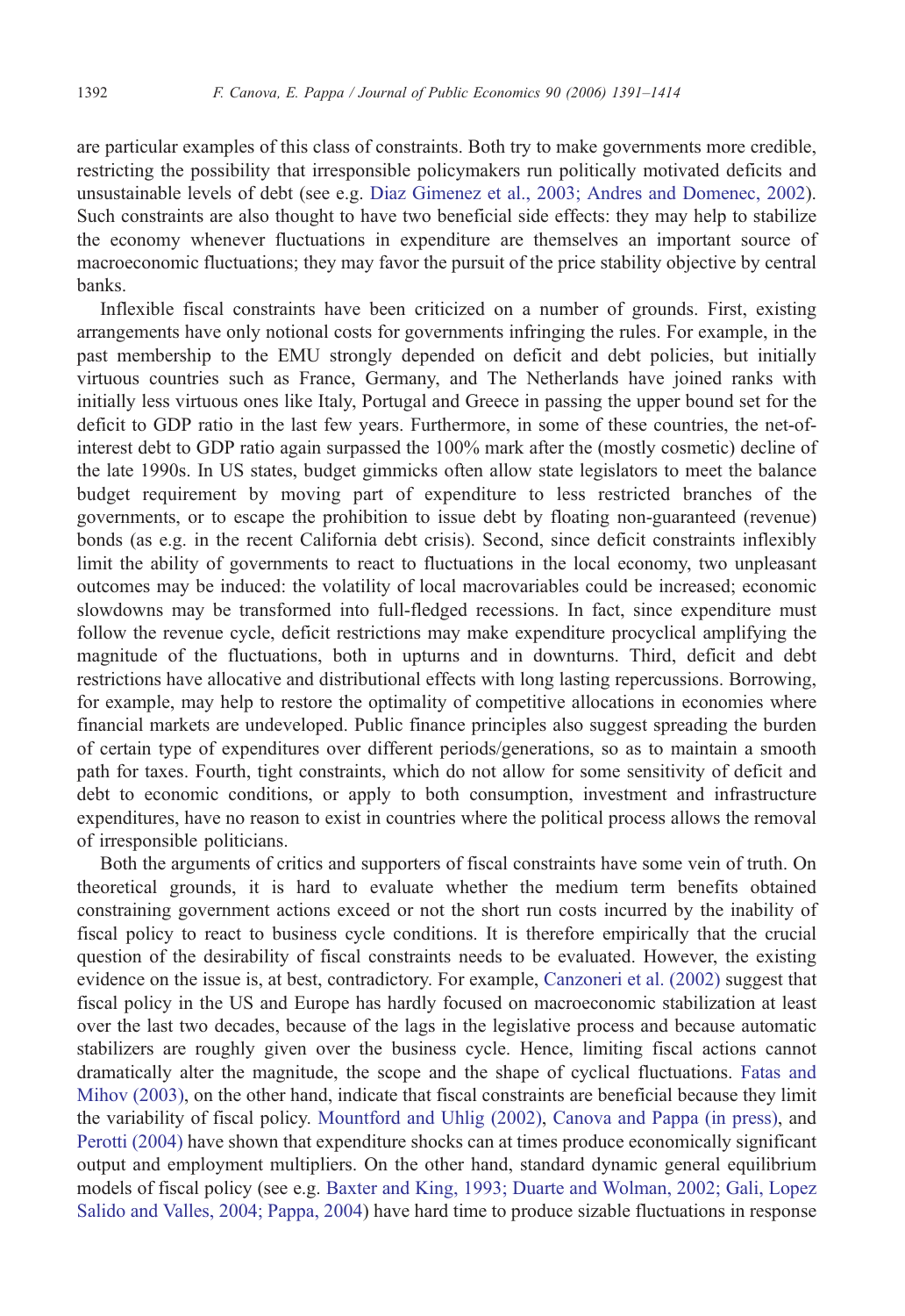to fiscal disturbances in closed economy models calibrated to match salient features of OECD business cycles.

While the literature has extensively examined whether fiscal restraints have provided some safeguard against the misuse of public funds (see e.g. Po[terba, 1994 and Bohn and Inman, 1996](#page-23-0)) for a positive view; Vo[n Hagen, 1991, Milesi-Ferretti and Moriyama, 2004 and Von Hagen a](#page-23-0)nd Wolff, 2004 for a negative one), the macroeconomic consequences of imposing fiscal constraints have not been fully explored. So[rensen et al. \(2001\), Gali and Perotti \(2003\), Fatas and Mih](#page-23-0)ov (2003), and La[ne \(2003\)](#page-23-0) have examined some aspects of the relationship between fiscal variables and the macroeconomy, but to the best of our knowledge, no study has thoroughly measured whether fiscal constraints alter the business cycle features of macroeconomic variables and/or provide an insurance against excessive levels of public deficits and debt. We can think of three reasons why the literature has been silent on these questions. First, it is difficult to find case studies where tight fiscal constraints are imposed in situations where they were originally absent. Second, over the cross-section, countries with loose deficit constraints tend to have tighter debt constraints (and vice versa). Third, fiscal constraints may be subject to predictable changes at election times, or at times of economic turmoil and this makes typical cross country data unsuitable for the analysis.

This paper studies how fiscal constraints affect the macroeconomy using data from 48 US states. US states provide an interesting laboratory to examine the relationship between the macroeconomy and fiscal constraints for several reasons. First, the cross-section of US states is rich enough to include cases where constraints are strict, others where they are somewhat looser and one case where no fiscal restriction is in place (e.g. Vermont). Second, there is one state (Tennessee) where the nature of fiscal restrictions has changed from loose to tight within the sample. Third, the available data covers a sufficiently long span of time, including both expansionary and recessionary periods, while a comparable data set for OECD countries is not available. Finally, deficit and debt constraints typically exclude capital expenditure. Therefore, they fall within the class of constraints which academics and policymakers may consider desirable.

We construct business cycles statistics in a number of ways, accounting for the presence of local, regional and national trends. States are grouped using a number of indicators capturing different aspects of existing fiscal restrictions and statistics in different groups of states are compared using both asymptotic and small sample tests. Excessive debt levels are defined both according to an absolute measure and relative to the other states and the probability of running excessive debt levels is made a function of business cycle conditions and of deficits.

Our results indicate that the macroeconomic consequences of fiscal constraints have been overemphasized: direct business cycle costs are elusive and direct insurance gains are immaterial. We find that while at times, point estimates and the sign of the business cycle statistics in states with strict fiscal constraints differ from those in states with loose fiscal constraints, differences are statistically insignificant and, often, economically unimportant. This result holds regardless of how we define "loose" or "strict", of whether deficit, debt, or institutional constraints are examined, of the type of statistical tests we employ, of the way we eliminate trends from the data and, to a large extent, the statistics and the sample we consider. Not only volatilities and correlations are similar but also important reduced form macroeconomic relationships, such as the comovements between the size of the government and the cyclicality of expenditure, or the volatility of the business cycle and the cyclicality of expenditure are indistinguishable, on average, in states with tight or loose restrictions. Fiscal constraints do not prevent states from running excessively high debt levels and, in fact, in the class of excessive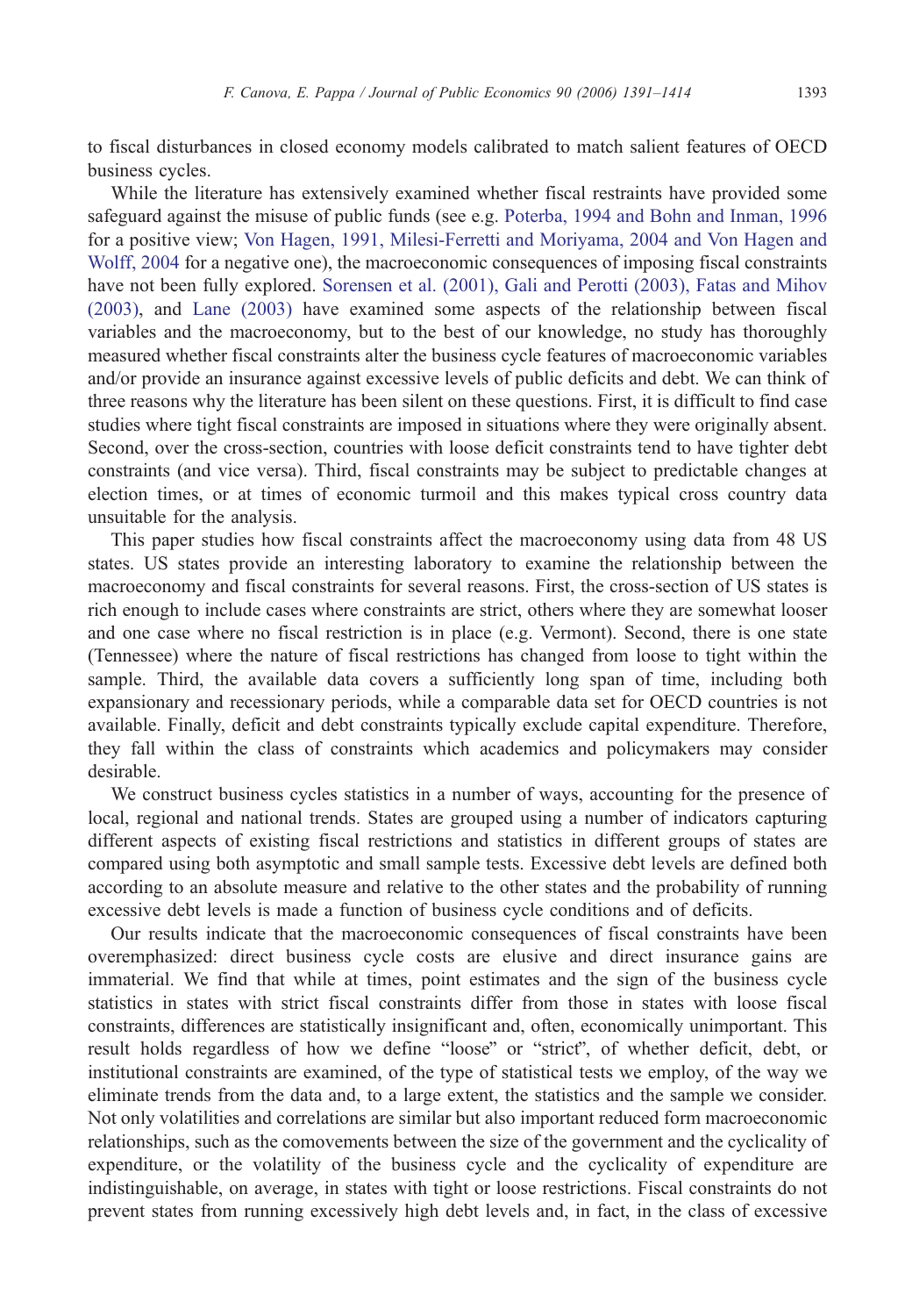debt issuers, states with tight restrictions are more numerous. Finally, the quantitative relationship between the probability of excessive debt, business cycle conditions and budget deficits is independent of the presence of tight or loose fiscal constraints.

Why is it that fiscal restrictions appear to make so little macroeconomic difference? We show that the ability of state governments to work around the constraints, either transferring expenditure items to less restricted accounts/portions of the government, or to issue nonguaranteed debt can explain why we fail to find any statistical and economic difference among states with different fiscal constraints. Since balance budget constraints apply only to a portion of the total budget and debt constraints refer only to guaranteed debt; since no formal provision for the enforcement of the constraints exists and since rainy days funds effectively play a bufferstock role, limiting expenditure cuts at times when constraints become binding, it is perhaps not surprising to find that fiscal restrictions do not alter the magnitude and the nature of macroeconomic fluctuations nor provide insurance against excessively high levels of debt.

The rest of the paper is organized as follows. The next section describes how indicators capturing deficit and debt restrictions are constructed. Section 3 presents the data and highlights some methodological issues. Section 4 presents the results. Section 5 concludes.

## 2. Characterizing restrictions on government behavior

All US states, except Vermont, face some kind of deficit restrictions and the majority of them also face debt restrictions. However, deficit restrictions are at times loosely formulated; in some cases they are relatively flexible and impose only weak constraints on spending behavior, and in others the debt limit is large enough to be hardly ever binding. Finally, the enforcement of budget and debt constraints varies across states. Hence, it is important to appropriately distinguish situations where constraints are strict from those where they are loose.

As far as deficits are concerned, restrictions can be imposed ex-ante, or ex-post. Ex-ante restrictions require the governor to present, or the legislature to approve, a balance budget. Submitting, or passing a balanced budget is a weak constraint since it does not exclude the possibility that, at the end of the year, the state will actually run a deficit if economic conditions are poor, or actual revenues are below the expected values. When ex-ante restrictions are used, statutory, or constitutional provisions for balancing the deficit may be used to prevent perpetual roll over into the infinite future. Therefore, the timing for balancing the budget can also serve to induce fiscal discipline. With ex-post rules, the budget has to be balanced in each fiscal cycle (typically 1, at times 2 years). This means that when economic activity falls short of expectations, state tax rates must be increased, expenditure cut, or federal aid collected. If a deficit remains it is carried over but is required to be balanced by the end of the next year. Note that since ex-post rules apply only to the general fund, budget practices may still be unrestricted if it is possible to shift items across accounts, or funds. For example, Pot[erba \(1995\)](#page-23-0) reports that in one-fourth of US states balance budget constraints restrict less than 50% of total budget. Furthermore, the presence of rainy days funds, which can be accumulated in expansions and cushion unexpected shortfalls in revenues, may considerably ease the severeness of the constraints imposed by ex-post rules.

To account for these differences, we follow Bo[hn and Inman \(1996\), an](#page-22-0)d construct three indicators capturing different aspects of deficit constraints. In the first (ex-ante), an entry of 1 is given to states where the governor must submit, or the legislature must pass a balance budget and 0 to the others. In the second (carryover), an entry of 1 is given to states which may not carry over a deficit for more than a year and 0 to the rest. In the third (ex-post), a value of 1 is given to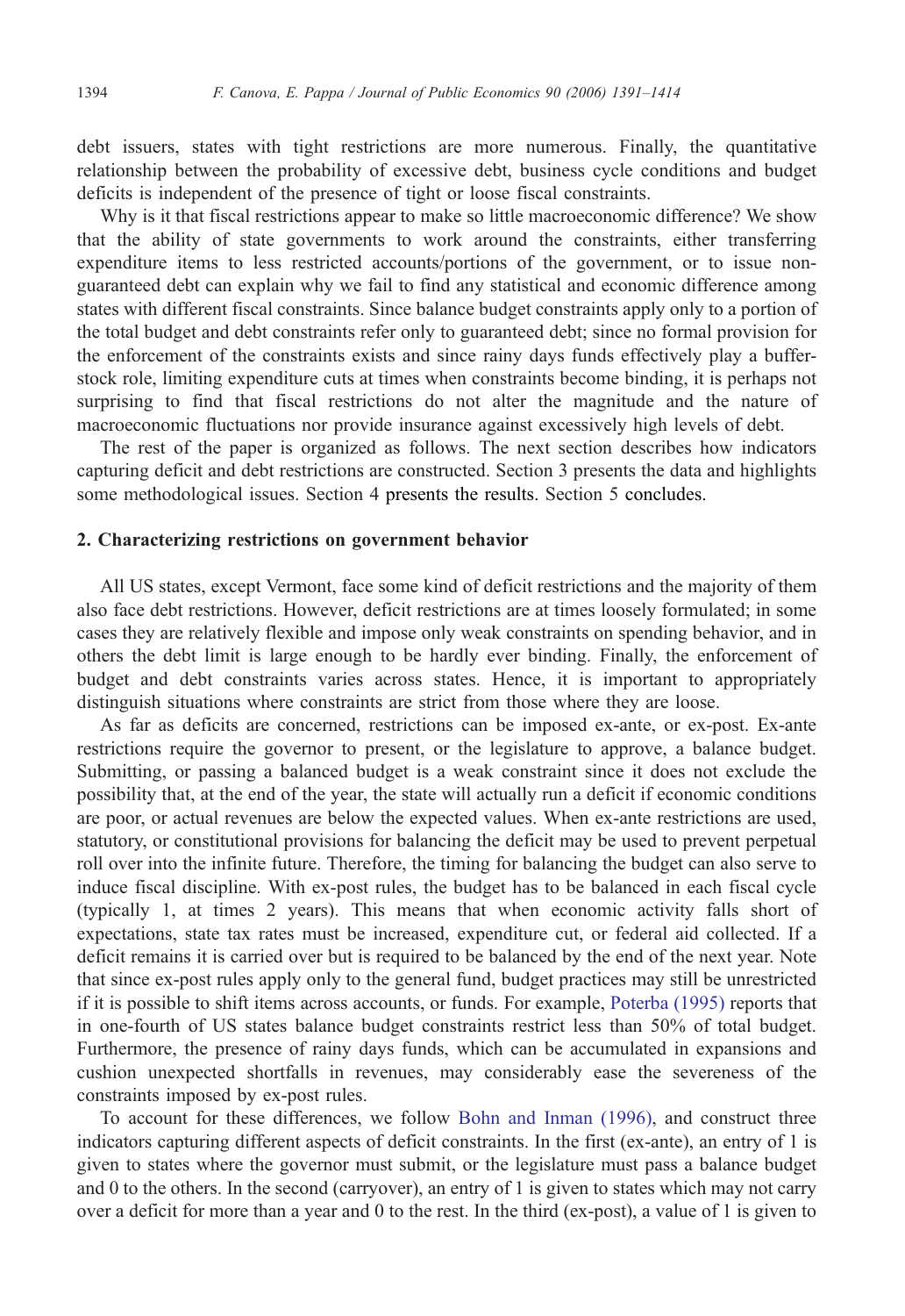<span id="page-4-0"></span>Table 1 Budget characteristics of US states

| State          | Ex-ante          | Carryover        | Ex-post          | <b>ACIR</b>      | Debt1            | Debt2            | Shortdebt        | Veto             | Court            | Constitution     |
|----------------|------------------|------------------|------------------|------------------|------------------|------------------|------------------|------------------|------------------|------------------|
| AL             | $\boldsymbol{0}$ | $\mathbf{1}$     | $\mathbf{1}$     | 10               | $\boldsymbol{0}$ | $\boldsymbol{0}$ | $\mathbf{1}$     | $\mathbf{1}$     | $\mathbf{1}$     | $\mathbf{1}$     |
| AZ             | $\boldsymbol{0}$ | $\mathbf{1}$     | $\mathbf{1}$     | $10\,$           | $\mathbf{1}$     | $\mathbf{1}$     | $\mathbf{1}$     | $\,1$            | $\boldsymbol{0}$ | $\mathbf{1}$     |
| AR             | $\boldsymbol{0}$ | $\mathbf{1}$     | $\mathbf{1}$     | $\overline{9}$   | $\mathbf{1}$     | $\boldsymbol{0}$ | 1                | $\mathbf{1}$     | $\mathbf{1}$     | $\boldsymbol{0}$ |
| CA             | $\mathbf{1}$     | $\overline{0}$   | $\boldsymbol{0}$ | $\sqrt{6}$       | $\boldsymbol{0}$ | $\boldsymbol{0}$ | $\mathbf{0}$     | $\mathbf{1}$     | $\,1\,$          | $\boldsymbol{0}$ |
| CO             | $\overline{0}$   | $\mathbf{1}$     | $\mathbf{1}$     | 10               | $\mathbf{0}$     | $\boldsymbol{0}$ | 1                | $\mathbf{1}$     | $\overline{0}$   | $\mathbf{1}$     |
| CT             | $\mathbf{1}$     | $\overline{0}$   | $\boldsymbol{0}$ | 5                | $\mathbf{1}$     | $\,1\,$          | $\mathbf{0}$     | $\mathbf{1}$     | $\mathbf{0}$     | $\boldsymbol{0}$ |
| DE             | $\boldsymbol{0}$ | $\mathbf{1}$     | $\mathbf{1}$     | 10               | $\mathbf{1}$     | $\boldsymbol{0}$ | $\boldsymbol{0}$ | $\mathbf{1}$     | $\mathbf{0}$     | $\boldsymbol{0}$ |
| FL             | $\boldsymbol{0}$ | $\mathbf{1}$     | $\mathbf{1}$     | 10               | $\boldsymbol{0}$ | $\boldsymbol{0}$ | 1                | $\mathbf{1}$     | $\mathbf{0}$     | $\mathbf{1}$     |
| GA             | $\mathbf{0}$     | $\mathbf{1}$     | $\mathbf{1}$     | 10               | $\mathbf{1}$     | $\boldsymbol{0}$ | $\mathbf{0}$     | $\mathbf{1}$     | $\mathbf{1}$     | $\mathbf{1}$     |
| ID             | $\mathbf{0}$     | $\mathbf{1}$     | $\mathbf{1}$     | 10               | $\mathbf{1}$     | $\boldsymbol{0}$ | $\boldsymbol{0}$ | $\mathbf{1}$     | $\,1\,$          | $\boldsymbol{0}$ |
| ${\rm IL}$     | $\mathbf{1}$     | $\mathbf{0}$     | $\mathbf{0}$     | $\overline{4}$   | $\mathbf{1}$     | $\boldsymbol{0}$ | $\overline{0}$   | $\mathbf{1}$     | $\mathbf{1}$     | $\boldsymbol{0}$ |
| $_{\rm IN}$    | $\boldsymbol{0}$ | $\mathbf{1}$     | $\mathbf{1}$     | 10               | $\mathbf{1}$     | $\mathbf{1}$     | $\mathbf{1}$     | $\boldsymbol{0}$ | $\mathbf{0}$     | $\mathbf{1}$     |
| IA             | $\boldsymbol{0}$ | $\mathbf{1}$     | 1                | 10               | $\mathbf{1}$     | $\mathbf{1}$     | $\boldsymbol{0}$ | $\mathbf{1}$     | $\mathbf{0}$     | $\boldsymbol{0}$ |
| KS             | $\boldsymbol{0}$ | $\mathbf{1}$     | $\mathbf{1}$     | 10               | $\mathbf{1}$     | $\boldsymbol{0}$ | $\mathbf{0}$     | $\mathbf{1}$     | $\boldsymbol{0}$ | $\boldsymbol{0}$ |
| KY             | $\boldsymbol{0}$ | $\mathbf{1}$     | $\mathbf{1}$     | 10               | $\mathbf{1}$     | $\mathbf{1}$     | $\boldsymbol{0}$ | $\mathbf{1}$     | $\mathbf{1}$     | $\boldsymbol{0}$ |
| LA             | $\mathbf{1}$     | $\overline{0}$   | $\boldsymbol{0}$ | $\overline{4}$   | $\mathbf{1}$     | $\boldsymbol{0}$ | $\boldsymbol{0}$ | $\mathbf{1}$     | $\,1\,$          | $\boldsymbol{0}$ |
| <b>ME</b>      | $\mathbf{0}$     | $\mathbf{1}$     | $\mathbf{1}$     | 9                | $\mathbf{0}$     | $\boldsymbol{0}$ | $\boldsymbol{0}$ | $\mathbf{0}$     | $\overline{0}$   | $\boldsymbol{0}$ |
| MD             | $\mathbf{1}$     | $\overline{0}$   | $\mathbf{0}$     | 6                | $\mathbf{1}$     | $\boldsymbol{0}$ | $\mathbf{0}$     | $\mathbf{1}$     | $\mathbf{0}$     | $\boldsymbol{0}$ |
| MA             | $\mathbf{1}$     | $\mathbf{0}$     | $\boldsymbol{0}$ | 3                | $\mathbf{1}$     | $\boldsymbol{0}$ | $\boldsymbol{0}$ | $\mathbf{1}$     | $\mathbf{0}$     | $\boldsymbol{0}$ |
| МI             | $\mathbf{0}$     | $\boldsymbol{0}$ | $\mathbf{0}$     | 6                | $\mathbf{1}$     | $\boldsymbol{0}$ | $\boldsymbol{0}$ | $\mathbf{1}$     | $\mathbf{1}$     | $\mathbf{1}$     |
| <b>MN</b>      | $\mathbf{0}$     | $\mathbf{1}$     | $\mathbf{1}$     | 8                | $\mathbf{1}$     | $\,1\,$          | $\boldsymbol{0}$ | $\mathbf{1}$     | $\mathbf{1}$     | $\boldsymbol{0}$ |
| MS             | $\mathbf{0}$     | $\mathbf{1}$     | $\mathbf{1}$     | 9                | $\mathbf{1}$     | $\mathbf{1}$     | $\boldsymbol{0}$ | $\mathbf{1}$     | $\,1\,$          | $\boldsymbol{0}$ |
| M <sub>O</sub> | $\overline{0}$   | $\mathbf{1}$     | $\mathbf{1}$     | 10               | $\mathbf{1}$     | $\boldsymbol{0}$ | $\mathbf{1}$     | $\mathbf{1}$     | $\mathbf{0}$     | $\boldsymbol{0}$ |
| MT             | $\mathbf{1}$     | $\mathbf{1}$     | $\mathbf{1}$     | 10               | $\boldsymbol{0}$ | $\boldsymbol{0}$ | $\boldsymbol{0}$ | $\mathbf{1}$     | $\mathbf{1}$     | $\boldsymbol{0}$ |
| NE             | $\overline{0}$   | $\mathbf{1}$     | $\mathbf{1}$     | 10               | $\mathbf{1}$     | $\,1\,$          | $\mathbf{1}$     | $\mathbf{1}$     | $\mathbf{0}$     | $\boldsymbol{0}$ |
| NV             | $\mathbf{1}$     | $\overline{0}$   | $\boldsymbol{0}$ | $\overline{4}$   | $\mathbf{1}$     | $\,1\,$          | $\boldsymbol{0}$ | $\boldsymbol{0}$ | $\,1\,$          | $\boldsymbol{0}$ |
| NH             | $\mathbf{1}$     | $\mathbf{0}$     | $\mathbf{0}$     | $\overline{2}$   | $\mathbf{1}$     | $\boldsymbol{0}$ | $\boldsymbol{0}$ | $\boldsymbol{0}$ | $\boldsymbol{0}$ | $\boldsymbol{0}$ |
| NJ             | $\mathbf{0}$     | $\mathbf{1}$     | $\mathbf{1}$     | 10               | $\mathbf{1}$     | $\,1\,$          | $\mathbf{1}$     | $\mathbf{1}$     | $\mathbf{0}$     | $\boldsymbol{0}$ |
| <b>NM</b>      | $\boldsymbol{0}$ | $\mathbf{1}$     | $\mathbf{1}$     | 10               | $\mathbf{1}$     | $\mathbf{1}$     | 1                | $\mathbf{1}$     | $\,1$            | $\boldsymbol{0}$ |
| NY             | $\mathbf{1}$     | $\mathbf{1}$     | $\mathbf{0}$     | $\mathfrak{Z}$   | $\boldsymbol{0}$ | $\boldsymbol{0}$ | $\mathbf{0}$     | $\mathbf{1}$     | $\mathbf{0}$     | $\boldsymbol{0}$ |
| NC             | $\boldsymbol{0}$ | $\mathbf{1}$     | $\mathbf{1}$     | 10               | $\boldsymbol{0}$ | $\boldsymbol{0}$ | $\boldsymbol{0}$ | $\boldsymbol{0}$ | $\mathbf{1}$     | $\boldsymbol{0}$ |
| ND             | $\boldsymbol{0}$ | $\mathbf{1}$     | $\mathbf{1}$     | $\,$ 8 $\,$      | $\mathbf{1}$     | $\boldsymbol{0}$ | 1                | $\mathbf{1}$     | $\,1\,$          | $\boldsymbol{0}$ |
| OH             | $\boldsymbol{0}$ | $\mathbf{1}$     | $\mathbf{1}$     | 10               | $\mathbf{1}$     | $\boldsymbol{0}$ | 1                | $\mathbf{1}$     | $\mathbf{1}$     | $\mathbf{1}$     |
| OK             | $\boldsymbol{0}$ | $\mathbf{1}$     | $\mathbf{1}$     | 10               | $\boldsymbol{0}$ | $\boldsymbol{0}$ | $\mathbf{0}$     | $\mathbf{1}$     | $\mathbf{1}$     | $\boldsymbol{0}$ |
| <b>OR</b>      | $\overline{0}$   | $\mathbf{1}$     | $\mathbf{1}$     | $\,$ $\,$        | $\mathbf{1}$     | $\boldsymbol{0}$ | $\overline{0}$   | $\mathbf{1}$     | $\mathbf{1}$     | $\mathbf{1}$     |
| PA             | $\mathbf{1}$     | $\boldsymbol{0}$ | $\boldsymbol{0}$ | 6                | $\mathbf{1}$     | $\mathbf{1}$     | $\boldsymbol{0}$ | $\mathbf{1}$     | $\mathbf{1}$     | $\,1$            |
| RI             | $\overline{0}$   | $\mathbf{1}$     | $\mathbf{1}$     | 10               | $\mathbf{1}$     | $\,1\,$          | $\overline{0}$   | $\boldsymbol{0}$ | $\mathbf{0}$     | $\boldsymbol{0}$ |
| <b>SC</b>      | $\boldsymbol{0}$ | $\overline{0}$   | $\mathbf{1}$     | 10               | $\mathbf{1}$     | $\boldsymbol{0}$ | $\mathbf{1}$     | $\mathbf{1}$     | $\mathbf{0}$     | $\boldsymbol{0}$ |
| <b>SD</b>      | $\boldsymbol{0}$ | $\mathbf{1}$     | $\mathbf{1}$     | 10               | $\mathbf{1}$     | $\mathbf{1}$     | 1                | $\mathbf{1}$     | $\mathbf{1}$     | $\mathbf{1}$     |
| TN             | $\boldsymbol{0}$ | $\mathbf{0}$     | $\mathbf{1}$     | 10               | $\mathbf{1}$     | $\boldsymbol{0}$ | $\mathbf{1}$     | $\mathbf{1}$     | $\,1\,$          | $\boldsymbol{0}$ |
| <b>TX</b>      | $\mathbf{1}$     | $\mathbf{1}$     | $\mathbf{1}$     | $\,$ $\,$        | $\mathbf{1}$     | $\boldsymbol{0}$ | $\mathbf{0}$     | $\mathbf{1}$     | $\mathbf{1}$     | $\mathbf{1}$     |
| UT             | $\mathbf{0}$     | $\mathbf{1}$     | $\mathbf{1}$     | 10               | $\mathbf{1}$     | $\boldsymbol{0}$ | $\mathbf{0}$     | $\mathbf{1}$     | $\mathbf{0}$     | $\mathbf{1}$     |
| <b>VT</b>      | $\boldsymbol{0}$ | $\mathbf{1}$     | $\boldsymbol{0}$ | $\boldsymbol{0}$ | $\boldsymbol{0}$ | $\boldsymbol{0}$ | $\boldsymbol{0}$ | $\boldsymbol{0}$ | $\boldsymbol{0}$ | $\boldsymbol{0}$ |
| VA             | $\mathbf{0}$     | $\mathbf{1}$     | $\mathbf{1}$     | 8                | $\mathbf{1}$     | $\,1\,$          | $\mathbf{1}$     | $\mathbf{1}$     | $\mathbf{0}$     | $\boldsymbol{0}$ |
| WA             | $\boldsymbol{0}$ | $\mathbf{1}$     | $\mathbf{1}$     | 8                | $\mathbf{1}$     | $\boldsymbol{0}$ | $\mathbf{0}$     | $\mathbf{1}$     | $\mathbf{1}$     | $\mathbf{1}$     |
| WV             | $\boldsymbol{0}$ | $\mathbf{1}$     | $\mathbf{1}$     | 10               | $\mathbf{1}$     | $\boldsymbol{0}$ | $\boldsymbol{0}$ | $\mathbf{1}$     | $\mathbf{1}$     | $\,1$            |
| WI             | $\,1$            | $\mathbf{0}$     | $\mathbf{0}$     | 6                | $\mathbf{1}$     | $\,1\,$          | $\overline{0}$   | $\mathbf{1}$     | $\mathbf{1}$     | $\mathbf{1}$     |
| WY             | $\overline{0}$   | $\mathbf{1}$     | $\mathbf{1}$     | 8                | $\mathbf{1}$     | $\mathbf{1}$     | $\mathbf{1}$     | $\mathbf{1}$     | $\overline{0}$   | $\mathbf{0}$     |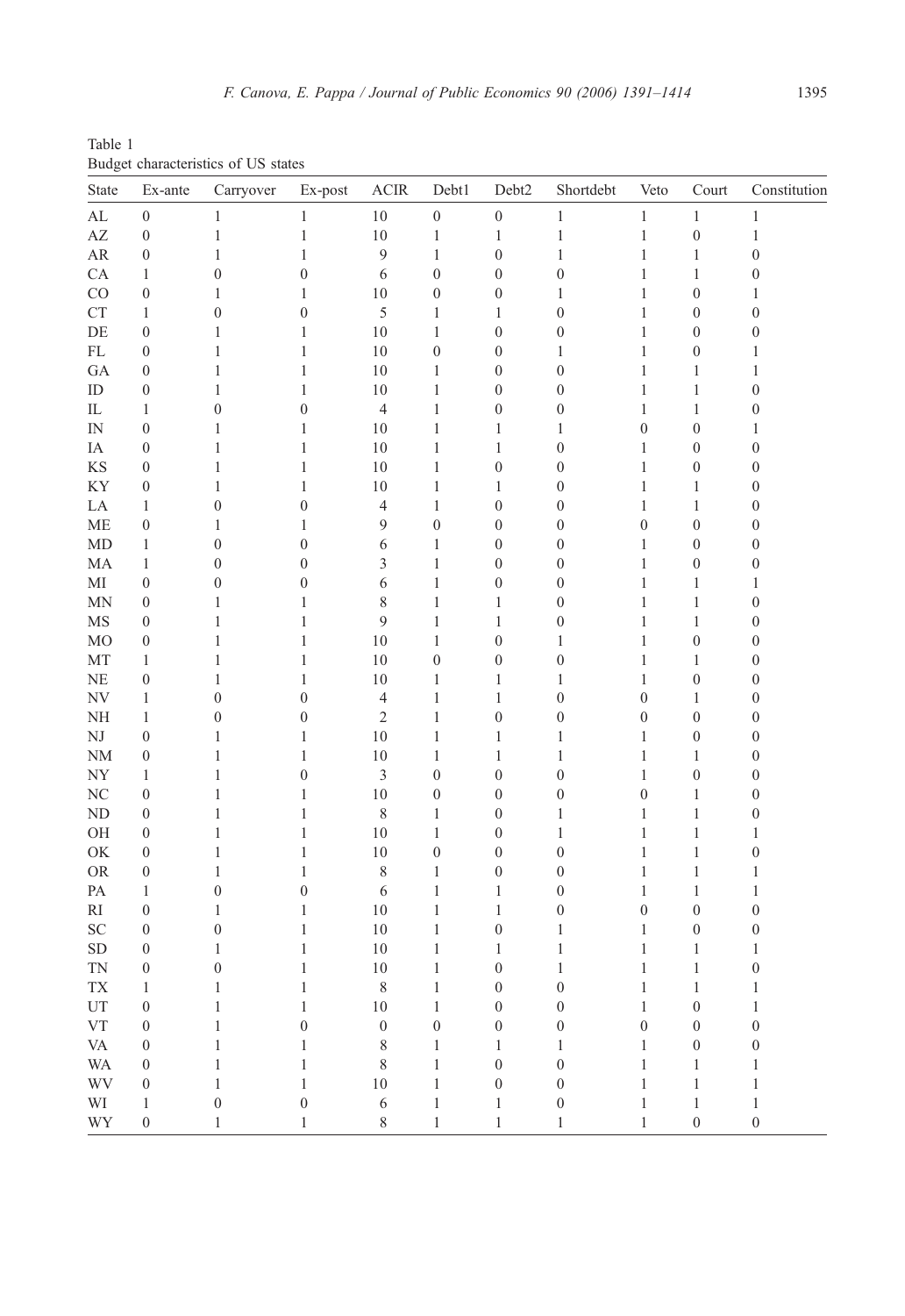states which are required to balance the budget within the current fiscal cycle and 0 to the others (see first three columns of Ta[ble 1\). H](#page-4-0)ere we do not distinguish between constitutional and statutory restrictions since we wish to measure the effects of fiscal constraints on state activity and not to design institutions which more effectively limit government actions.

In general, the three indices have a great deal of overlap. For example, among the states with ex-ante budget restrictions, three-fourths of them are allowed to carry over deficits for more than 1 year. For reference, Ta[ble 1](#page-4-0) also reports the ACIR (1987) index. This index is a popular choice in the literature. It ranks states based on the effectiveness of their deficit restrictions, and combines the information contained in our three indicators using grades from 0 to 10 (with ten being the most effective restrictions). Note that, if we dichotomize it assigning a 1 to states with a grade of eight or above and a 0 to states with a grade of six or below (as in So[rensen et a](#page-23-0)l., 2001), it becomes perfectly collinear with the ex-post index.

As far as debt restrictions are concerned, constraints may refer to the total amount, or to the short run component of debt; they can be stated in nominal terms, formulated in proportion of revenues, or of the size of the states' general fund. To capture these differences, we construct three additional indicators. In the first (Debt1), a value of 1 is entered to states with some form of debt restriction and 0 to the others. In the second (Debt2), a value of 1 is attributed to states which either prohibit guaranteed (full faith and credit) debt, or allow a nominal amount below 200,000 dollars. A 0 is given to all other states. In the third (Shortdebt), a 1 is given to states which prohibit the issue of short-term debt and a 0 to the others (see columns 5–7 in Ta[ble 1\).](#page-4-0)

Finally, we construct three indicators capturing political/legal characteristics which may influence the state's fiscal stance. In the first (Veto), a value of 1 is given to all states where the governor has line-item veto power on the budget and 0 to the others; in the second (Court), a value of 1 is given to states where the Supreme Court is elected by voters and a value of 0 if it is appointed by the Governor, or the legislature and in the third (Constitution), a 1 is given to states that need a constitutional amendment to be able to borrow and 0 to the others.

As suggested by Mi[tchell \(1967\),](#page-23-0) Be[sley and Case \(1993\), or](#page-22-0) Bo[hn and Inman \(1996\)](#page-22-0) these characteristics may affect the fiscal stance for the following reasons. First, since State Courts are responsible for the enforcement of budget rules, it is conceivable that enforcement is less than perfect and monitoring looser whenever Courts are appointed by those who also legislate the budget. Second, since constitutional amendments are much harder to enact than referendums, or simple legislative actions, states with such restrictions may face considerable constraints in their ability to issue general obligation debt. Third, since fiscally conservative voters may held Governors responsible for any marginal expansion of state budgets, governors seeking reelection may be more active in controlling spending and deficits. One way to exercise this control is to use the veto power. Hence, as noted by Ho[ltz-Eakin \(1988\), or](#page-23-0) Ca[rter and Schop \(1990\), sta](#page-22-0)tes where the governor has a line-item veto power may be less prone to run a deficit (see columns 8– 10 of Ta[ble 1\).](#page-4-0)

## 3. The data and the methodology

The data we use is annual and comes mainly from the Bureau of the Census (BOC), or the Bureau of Economic Analysis (BEA). Ideally, one would like to use quarterly data. However, apart from a noisy measure of state income, neither macroeconomic nor fiscal variables are available at this frequency. Furthermore, since the existing literature uses annual data, this facilitates the comparison and the interpretation of the differences in results. Gross state product (GSP) is measured in constant 1982 prices. Data from 1977 on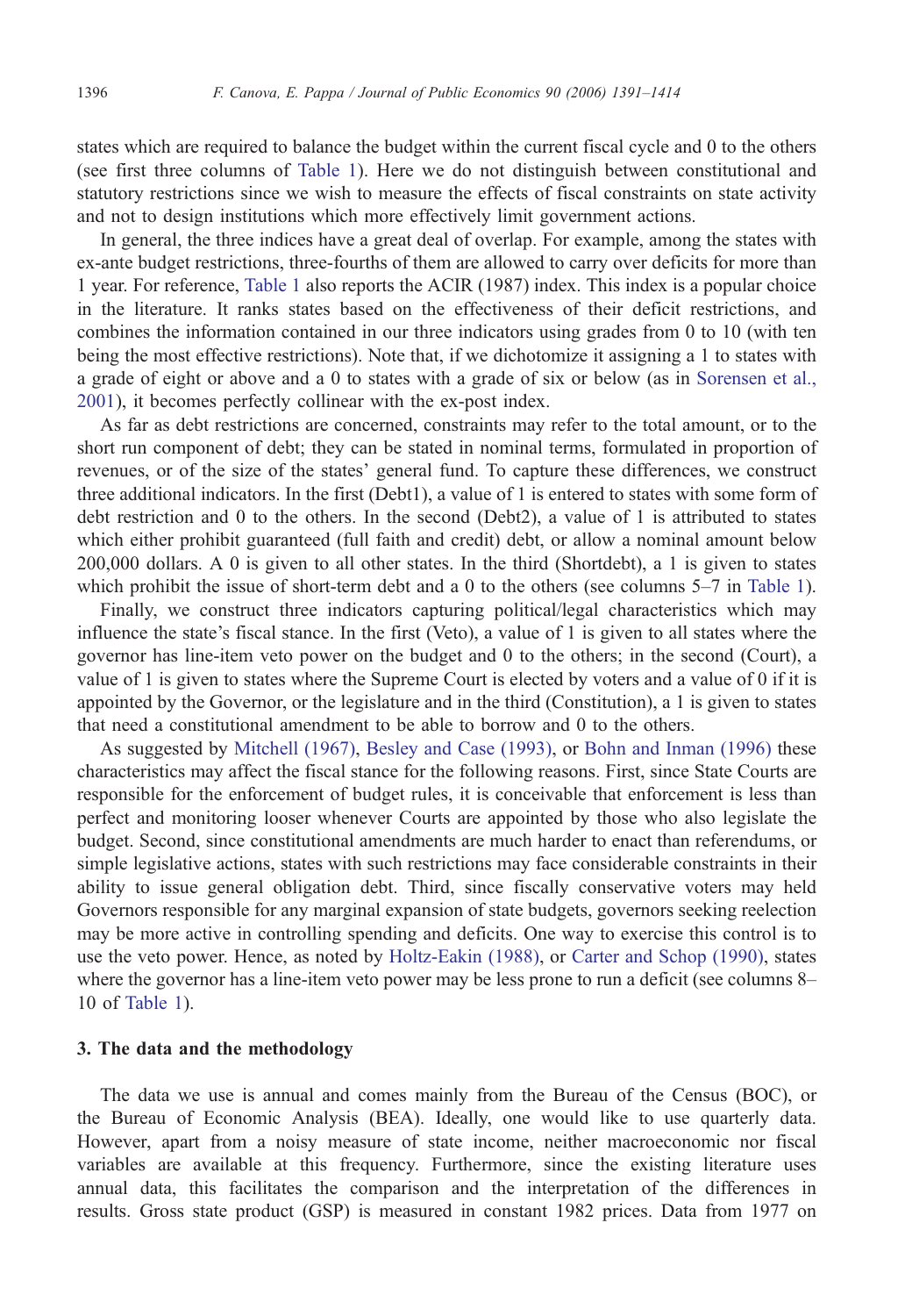is from the Bureau of Economic Analysis (BEA) while before 1977 we use the series from Oved Yosha's US State-Level Macroeconomic Databank (htt[p://www.tau.ac.il/yosha\). G](http://www.tau.ac.il/yosha)SP data is converted in per-capita terms using state population and in real values using state prices. State employment measures total full and part time, state and local employment in thousands, while the unemployment rate measures average yearly rates. Both series are from the Bureau of Labor Statistics (BLS).

State revenue measures real total state and local revenues; state expenditure measures direct expenditures minus state capital outlays where direct expenditures include all expenditures other than intergovernmental expenditures, which primarily falls on utilities. State debt aggregates total state and local debt outstanding at the end of the fiscal year. It includes shortterm debt and long run guaranteed and non-guaranteed (revenue bonds) debt. State expenditure, state deficits and state debts are considered in per-capita terms and, at times, scaled by state GSP. Note also that we use total state and local expenditure to take into account the possibility that expenditures are shifted to less restricted part of the government whenever constraints become binding (i.e. in recessions). Similarly, state debt includes both guaranteed and non-guaranteed debt. We create real variables deflating nominal ones with state prices.

State prices are from Del Negro  $(1998)$  and constructed as follows. The price level for state i is computed as:  $P_{it} = w_i^u P_{it}^u + (1 - w_i^u) P_{it}^R$ , where  $P_{it}^R$  denotes the price level in rural areas of state i and comes from the Monthly Labor Review data of the Bureau of Labor Statistics (after 1978) and the "cost of living for intermediate level budget" from the same source (before 1978).  $w_i^u$ measures the fraction of population living in rural areas of state  $i$  and comes from the Statistical Abstract of the US.  $P_{it}^{\text{u}}$  is constructed as  $P_{it}^{\text{u}} = \sum_{k=1}^{K} \omega_i^k P_i^k + (1 - \sum_{k=1}^{K} \omega_i^k) P_{it}^{\text{B}}$ , where  $P_{it}^{\text{k}}$  is the CPI in metropolitan area k obtained from the ACCRA (American Chamber of Commerce Realtors Association) and the Bureau of Labor Statistics data on CPI for Urban Consumers (CPI-U) and CPI by Regions and by Urban Population and  $\omega_i^k$  is the percentage of urban population living in metropolitan area k obtained from the Bureau of Economic Analysis site.  $P_{it}^{B}$  is the CPI in other urban areas taken from the Monthly Labor Review data of the Bureau of Labor Statistics. State CPI is normalized so that in each year their population average coincides with the US  $CPI<sup>1</sup>$ 

Real per-capita output, employment and CPI prices at regional and US aggregate level are from the BEA and the Federal Reserve Bank of St. Louis FREDII data bank, respectively.

We measure volatilities of state output, state employment and state prices (our three macroeconomic variables) and their correlation with state expenditure in several ways.

In the business cycle literature, it is common to filter out long and short frequencies fluctuations and concentrate on fluctuations which, on average, last between 2 and 6 years. When comparing across units, however, one has to worry about the fact that cycles may have different length in different units, or that trends may be common. Hence, in cross-sectional comparisons, it is more typical to compute statistics using growth rates of the variables, or scaling variables by appropriate averages. For the specific sample of US states, for example, work by Ca[rlino and Sill \(1997\)](#page-22-0) suggests the presence of distinct regional cycles in output data. Since our sample is relatively short (it goes from 1969 to 2000), one also has to worry about the

Since CPI data is available only up to 1995, we have considered the GDP deflator as alternative. However, the latter covers only the shorter sample 1985–2002. We have also tried to interpolate the latest values of the CPI series using GSP Deflators. The results we present are independent of whether CPI or GDP deflators and of whether the shorter or the interpolated series are used.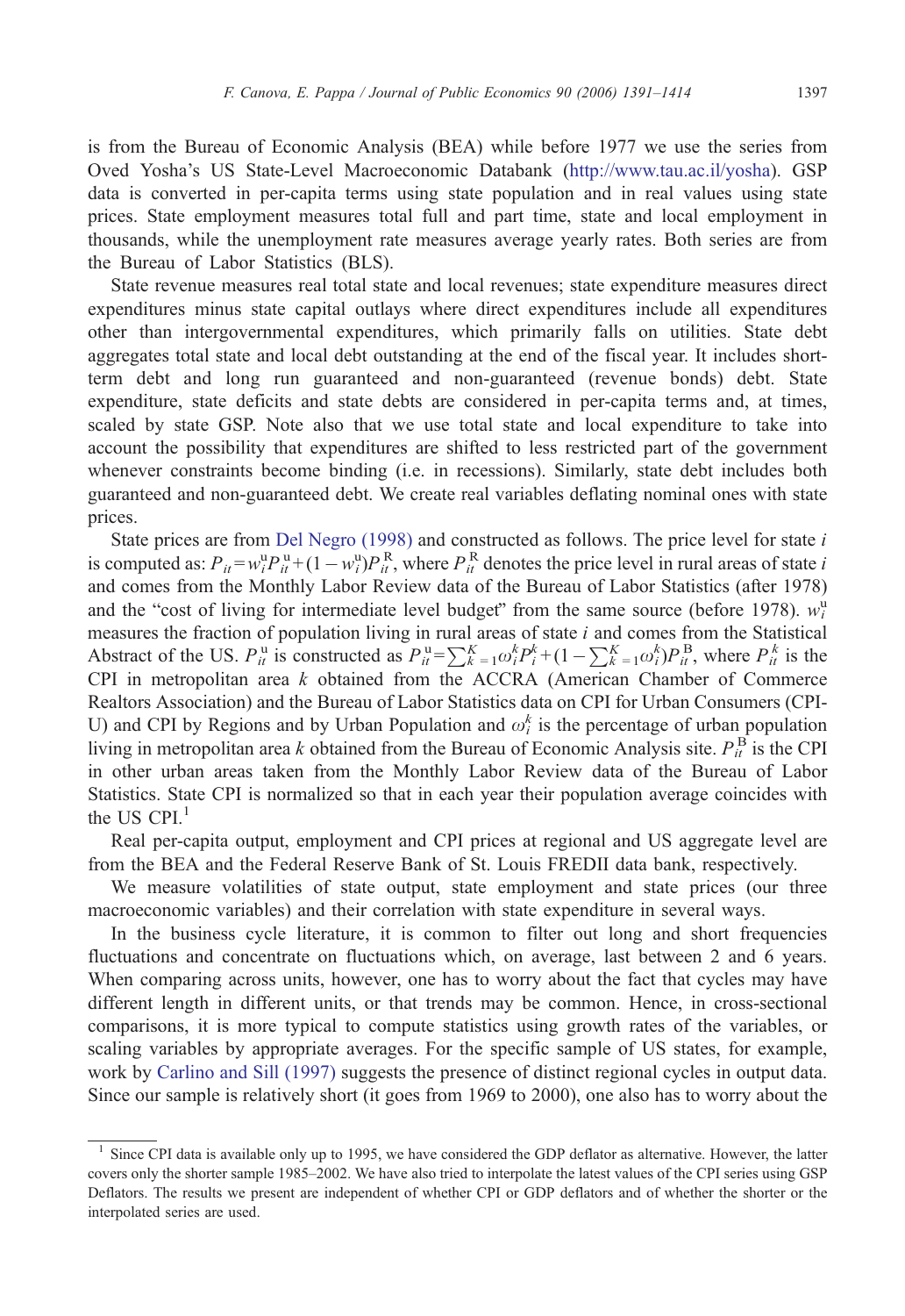fact that standard filtering procedures may give a misleading picture of the variability and correlation properties at business cycle frequencies.

For all these reasons, we present statistics computed scaling variables using their regional counterpart, where regions are defined using the Bureau of Labor Statistics (BLS) classification, and then examine, for robustness, whether and how conclusions about the relevance of fiscal restrictions are affected when three alternative ways of treating trends in the variables are used (HP filtering; first differencing the log of the raw data; scaling state variables by their corresponding US variables).

In a study like ours, besides spurious trend effects, one should also worry about the presence of measurement error. As long as it is uncorrelated with the presence/absence of fiscal constraints, no systematic bias should be present. However, measurement error may artificially increase the volatility of macro variables and therefore make our tests have low power. While there is little in principle one can do to take care of this problem, our scaling by regional variables should diminish the importance of measurement error if the latter is common across regions. Furthermore, comparing alternative detrending procedures should help to quantify its importance. In fact, while HP filtering is likely to leave the importance of high frequency measurement errors unchanged, taking growth rates magnifies its importance. Finally, scaling by US variables should decrease its importance if measurement error has similar properties across all states.

Our examination of the effects of fiscal constraints is based primarily on two types of tests. First, we present asymptotic  $\chi^2$ -tests for the differences in the average moments of detrended data. When the cross-section is large (which, unfortunately, is not in our case) such an approach is equivalent to use an F-test to assess the significance of the  $\beta$ coefficient in the regression  $x_i = \alpha + \beta D_i + e_i$ , where  $x_i$  are estimated business cycle moments and  $D_i$  one of our fiscal indicators, once standard errors are adjusted to take into account the fact that  $x_i$  are estimated. Neglecting to correct for the fact that business cycle moments are estimated may give a biased view of the importance of the restrictions and artificially produce significant effects even when the "true" ones are negligible. Our non-parametric approach does not suffer from error-in-variable problems which makes standard regression analysis unreliable.

Our cross-section is relatively short and for some classifications we have groups with very few states. Hence, small sample biases may be severe. For this reason, we also present a nonparametric rank sum test. Since critical values of such a test have been tabulated for groups with as little as three units (see e.g. Ho[el, 1993\), an](#page-23-0)d since the test examines the entire crosssectional distribution, instead of just its first moments, it provides a more reliable picture of the statistical significance of the differences.

When measuring the relationship between the probability of excessive debt and the presence of tight or loose fiscal constraints, we run Probit regressions where a dummy variable, taking the value of 0 if debt is below a certain threshold and 1 if above, is regressed on a number of macro indicators for states with different restrictions. Since the definition of such a threshold is arbitrary, we construct two measures, one absolute and one relative. The absolute measure takes into account the level of either the debt to revenue ratio, or the debt to GSP ratio of each state: we say, that a state has excessive debt if its debt to revenue ratio exceeds 20, or if debt to GSP ratio exceeds 0.80, on average, over the sample. The relative measure instead considers the distribution of debt to revenue, or debt to GSP ratios across states. We say that a state has excessive debt if either its debt to revenue, or debt to GSP are in the upper tercile of the crosssectional distribution, either on average over the sample, or for at least 5 consecutive years. As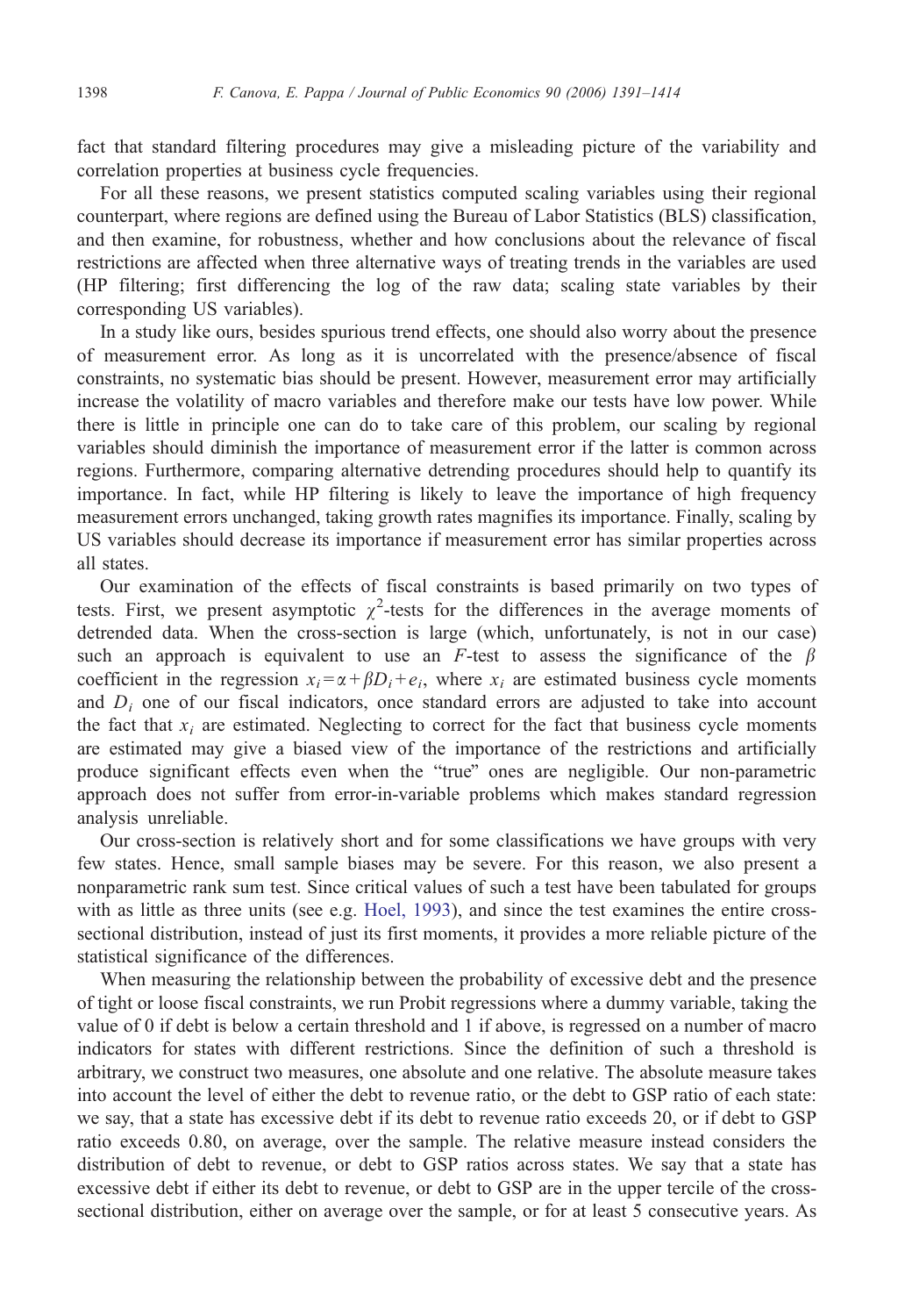Index  $Var(y)$   $Var(p)$   $Var(n)$   $Var(g)$   $Mean(y)$   $Mean(g/y)$   $Corr(y,g)$   $Corr(n,g)$   $Corr(p,g)$ Asymptotic test Ex-ante 0.92 0.71 0.92 0.98 0.76 0.80 0.87 0.75 0.87 Carryover 0.85 0.81 0.90 0.70 0.61 0.87 0.94 0.80 0.92 Ex-post 0.84 0.95 0.91 0.81 0.93 0.98 0.96 0.98 0.89 Debt1 0.88 0.92 0.87 0.78 0.87 0.89 0.84 0.85 0.92 Debt2 0.72 0.87 0.80 0.96 0.87 0.88 0.96 0.87 0.88 Shortdebt 0.95 0.72 0.83 0.87 0.80 0.94 0.76 0.86 0.87 Veto 0.97 0.43 0.92 0.92 0.87 0.70 0.79 0.94 0.50 Supreme 0.90 0.88 0.92 0.83 0.88 0.75 0.96 0.97 0.90 Constitution 0.26 0.94 0.66 0.85 0.75 0.74 0.89 0.95 0.95 Rank sum test Ex-ante 0.58 0.15 0.05 0.55 0.16 0.26 0.94 0.73 0.16 Carryover 0.61 0.98 0.86 0.90 0.05 0.04 0.34 0.16 0.48 Ex-post 0.50 0.36 0.76 0.71 0.22 0.01 0.59 0.64 0.72 Debt1 0.83 0.87 0.66 0.89 0.87 0.02 0.49 0.50 0.91 Debt2 0.21 0.91 0.38 0.81 0.35 0.68 0.56 0.24 0.58 Shortdebt 0.13 0.41 0.36 0.46 0.74 0.22 0.77 0.47 0.57 Veto 0.07 0.44 0.86 0.86 0.64 0.26 0.25 0.55 0.90 Supreme 0.34 0.81 0.60 0.40 0.53 0.46 0.86 0.70 0.45 Constitution 0.07 0.52 0.08 0.69 0.82 0.86 0.91 0.02 0.06

<span id="page-8-0"></span>Table 2 Business cycle statistics, scaling by regional average

we will see, both the variables and the criteria to classify states with excessive debt level are irrelevant for our conclusions.

Finally, note that running pooled Probit regressions (across groups of states) with, or without fixed effects is problematic here since the presence of unobserved dynamic heterogeneity produces biased and inconsistent estimates of the parameters, even when instrumental variables and quasi-differenced data are used. Therefore, as we have done with reduced form statistics, we average the results across individual states and examine the significance of the differences for the average.

# 4. The results

# 4.1. The elusive costs

In this section we examine whether basic business cycle statistics are affected by the presence of fiscal restrictions. We summarize cyclical information with 9 measures: the volatility of the log of state real per-capita expenditure, the volatilities of the log of per-capita real state output, prices and employment; their correlation with the log of per-capita real state consumption expenditure; the mean of the consumption expenditure to output ratio and the mean of real percapita output. Table 2 reports the p-values of the asymptotic test measuring the differences in each of the statistics, on average, across groups of states with different fiscal restrictions and the p-values of the nonparametric rank sum test designed to test differences in the distributions across groups. Since we have nine indicators capturing fiscal restrictions, different rows report the results obtained with different classifications.<sup>2</sup>

<sup>&</sup>lt;sup>2</sup> Results obtained substituting median to mean values are identical and available from the authors on request.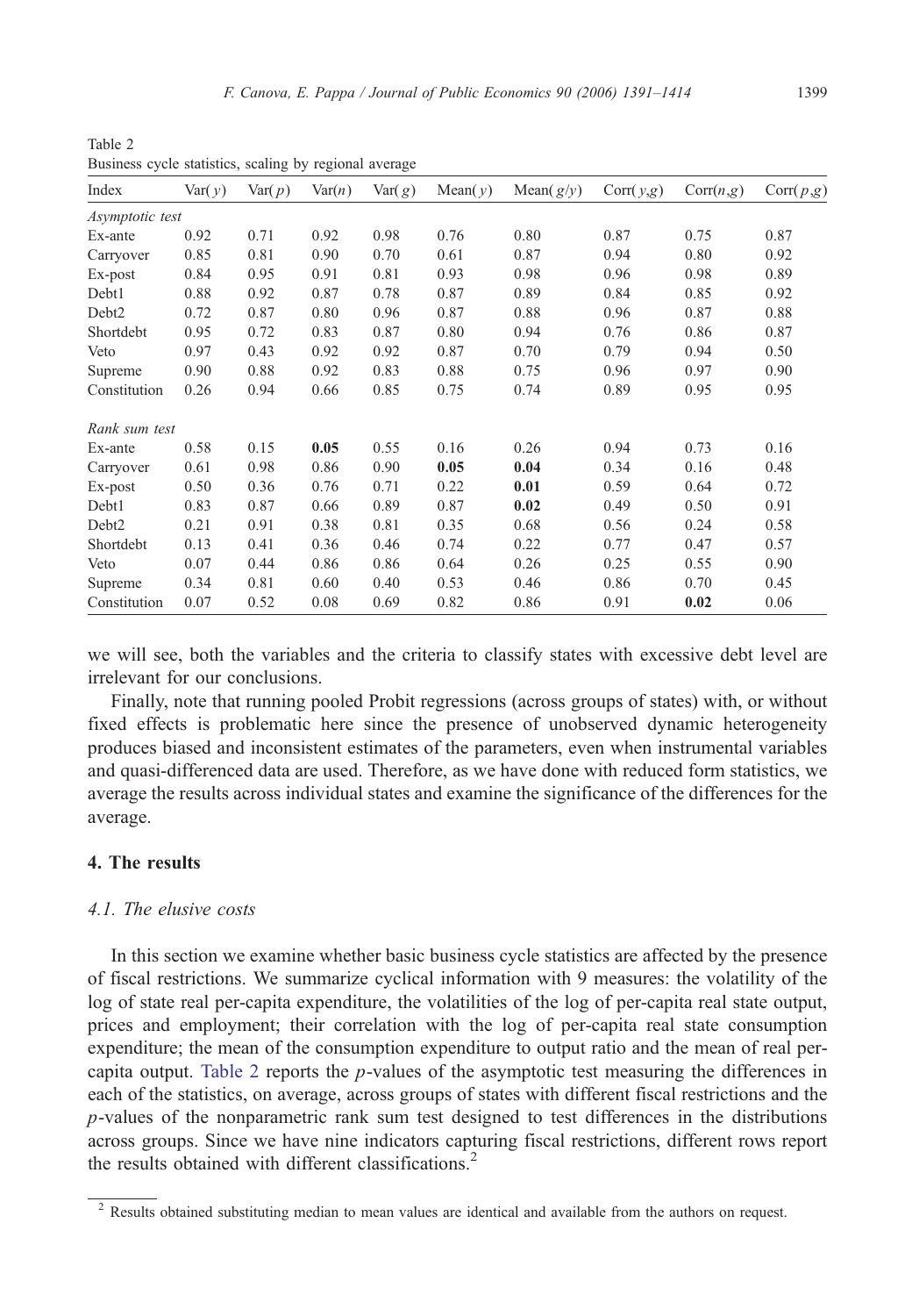<span id="page-9-0"></span>

Fig. 1. Moments using the ex-pos<sup>t</sup> classification. A bar divides states without ex-pos<sup>t</sup> restrictions (first 13) from those with ex-pos<sup>t</sup> restrictions (last 35).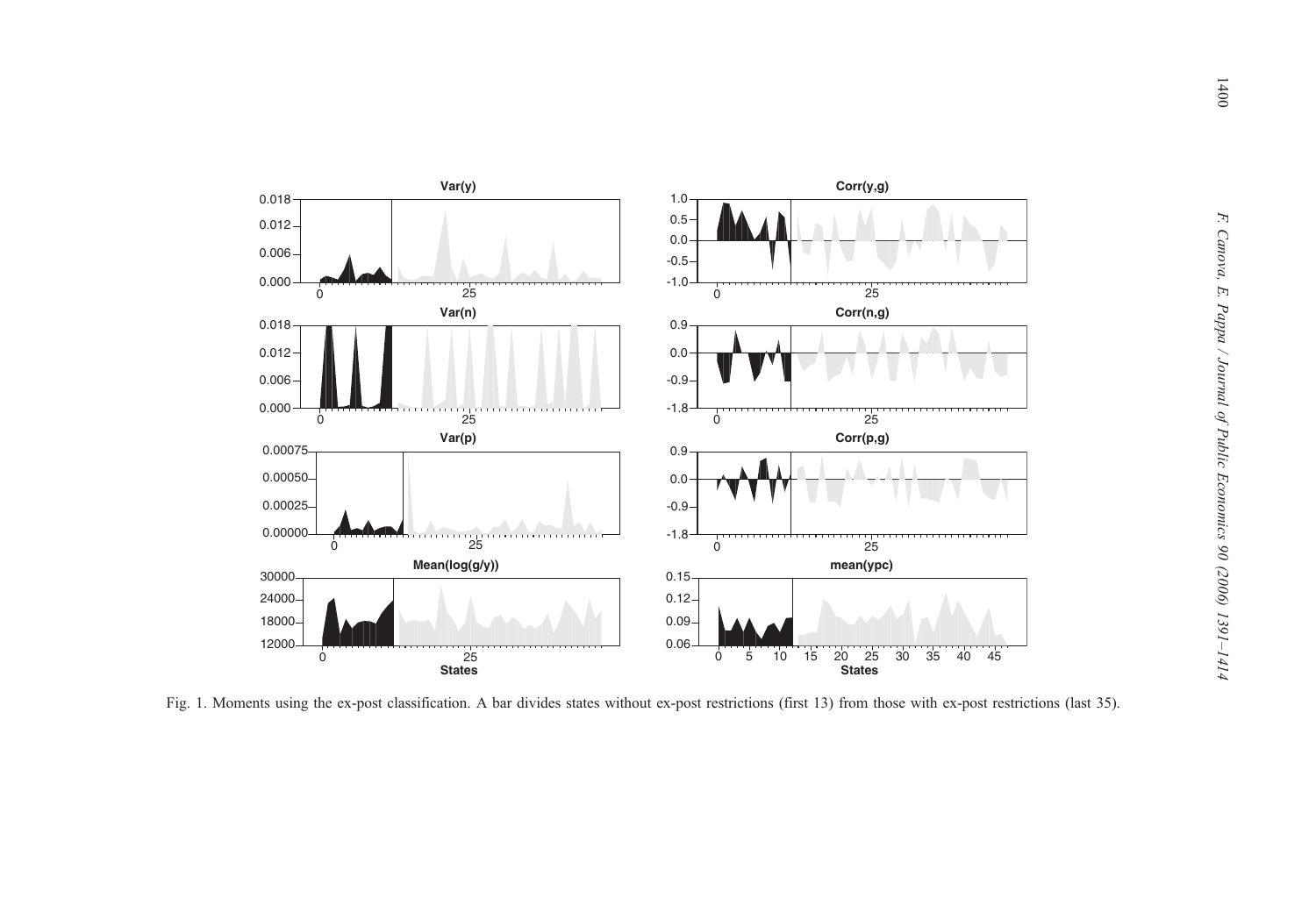The table has a very clear message: the presence of tighter budget, debt, or institutional restrictions does not appear to matter for business cycle fluctuations in output, employment and prices. This is true for the majority of the statistics we compute, for almost all the classifications we employ to group states and for both types of tests. Note that mean differences are always insignificant across groups while distributions are occasionally different with some indicators, suggesting that higher moments of the distributions do at times differ. Also, while volatilities are typically insignificantly different across groups, correlations do at times change and the correlation which look most unstable is the one between prices and per-capita expenditure.

P-values are useful summary statistics but may hide important information. To give some visual content to the results of Ta[ble 2, w](#page-8-0)e plot in Fi[g. 1](#page-9-0) the estimated values of the 9 statistics for each of the 48 states when we use the ex-post indicator to group states. A vertical bar in each graph cuts off the 13 states with loose restrictions (ex-post dummy equal to 0) from those with strict ones (ex-post dummy equal to 1).

Few interesting features stand out from the figure. First, mean differences in volatilities are not only statistically but also economically small. For example, average relative output volatility in states with ex-post restrictions is only marginally higher than in states with no ex-post restrictions (0.004% vs. 0.003%), and if we exclude a major outlier (Kentucky), the average values are identical.<sup>3</sup> Similarly, the average relative price volatility in states with ex-post restrictions is identical to the one without (0.00028), if California is excluded, and the mean percapita income and the mean per-capita expenditure to output ratios are not only statistically but also visually and economically similar across the two groups. Second, there are considerable variations in the statistics within groups. For example, the volatility of relative employment varies from 0.01 to 0.26 in both groups while the correlation between per-capita real consumption expenditure and relative output ranges from  $-0.60$  to 0.81 in states with loose budget restrictions and from -0.80 to 0.76 in states with tight budget restrictions. Hence, our failure to find statistically different types of fluctuations is the result of two different effects: excluding outliers, mean differences across groups are small and the within group heterogeneity is substantial. In other words, our fiscal indicators have only a very minor explanatory power for the differences in means, volatilities and correlations across US states.

Although simple moments are unaffected by budget, debt and institutional differences, one could conceive that important economic relationships could be altered by the presence of fiscal constraints. In fact, much of the discussion in the literature has not focused on business cycle moments but on the ability of governments to respond to cyclical fluctuations in the economy when constraints are in place.

There is some evidence that government expenditure in OECD countries has played a stabilizing role. For example, Ga[li \(1994\)](#page-23-0) and Fat[as and Mihov \(2001\)](#page-23-0) found a significant negative relationship between output volatility and government size (measured by the average expenditure to output  $(G/Y)$  ratio) and/or the level of development (measured by the per-capita GDP), while La[ne \(2003\)](#page-23-0) found that more volatile economies tend to have more procyclical government expenditure. Similarly, there seems to be some relationship between expenditure volatility and macroeconomic volatility (e.g. Fa[tas and Mihov, 2003\). D](#page-23-0)o US states conform to this evidence? Is the magnitude and the significance of these relationships altered by fiscal restrictions?

<sup>&</sup>lt;sup>3</sup> To convert these numbers into estimates of an intercept and slope of a regression of output volatility on a constant and the ex-post dummy is easy. In fact, 0.003 is the intercept (corresponding to states with no restrictions) and 0.001 is the slope.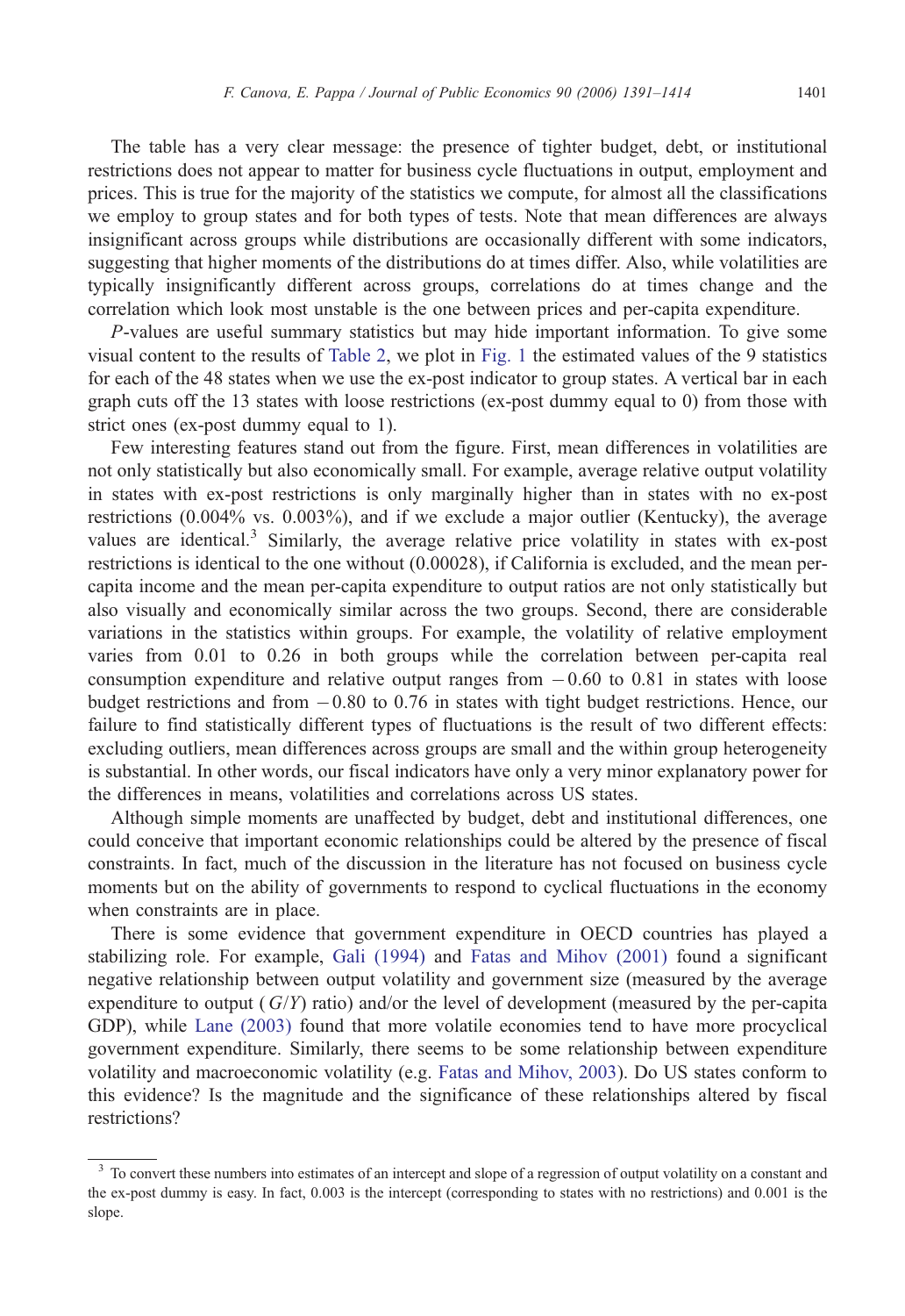<span id="page-11-0"></span>US states are somewhat different from OECD countries, probably because of the smaller average expenditure to GSP ratio (0.09 as opposed to 0.20). Nevertheless, the sign and the significance of the relationships are broadly unaffected by the presence of tight fiscal restrictions, no matter what classification is used to group states and what method we choose to detrend the data. To illustrate this point, we present in Fig. 2 scatter plots of four relationships that have attracted the attention of researchers (variability of expenditure and variability of relative output; size of government expenditure and relative output volatility; cyclicality of government expenditure and relative output volatility; cyclicality and size of government expenditure) when the ex-post indicator is used to group states and regional aggregates are used to detrend the data before variabilities and correlations are computed. States without ex-post restrictions appear with a square; states with ex-post restrictions with a star.

Take, for example, the relationship between the variability of government consumption expenditure and the variability of relative output. For the whole sample, the slope of the relationship is negligible  $(-0.08)$ ; for the sample of states without ex-post restrictions, the slope  $i\sin(\theta) = -0.41$ ; and for the sample of states with restrictions, it is  $-0.03$ . However, the slopes for the two different groups of states are insignificantly different from zero and insignificantly different from each other. Therefore, although we find that ex-post restrictions reduce the point estimate of this correlation, the relationship between output and expenditure volatility is, in general, small and statistically similar across groups of states. A similar pattern also obtains when examining



Fig. 2. Macroeconomic relationships, ex-post classification. States without ex-post restrictions (13) appear with a square; states with ex-post restrictions (35) with a star.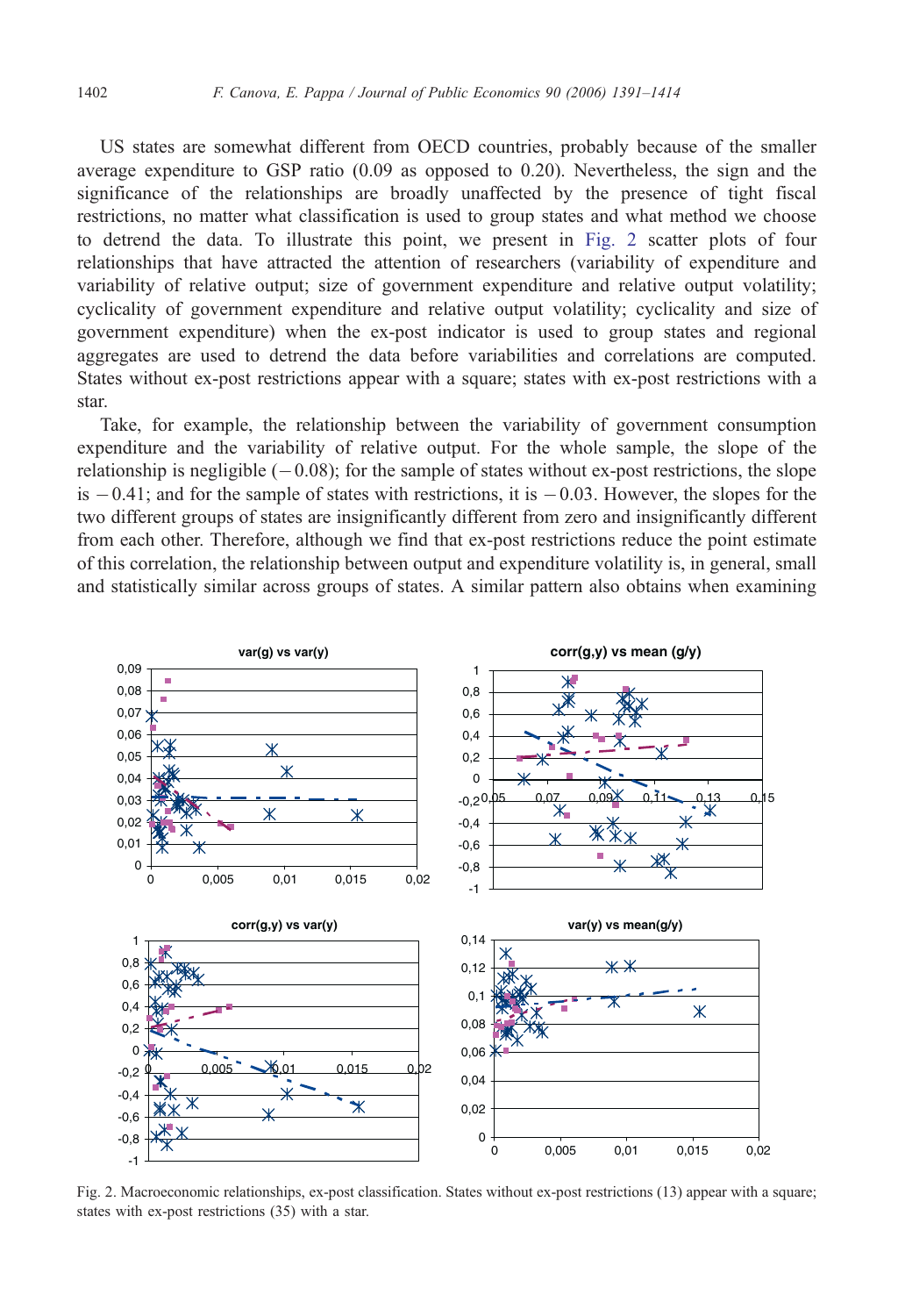the relationship between cyclicality of expenditure and output volatility (see the lower left panel of Fi[g. 2\). T](#page-11-0)he relationship appears to be quadratic and, for the whole sample, the slope of each branch is 0.21.

For states without ex-post restrictions the shape is still quadratic but skewed to the left, while for states with ex-post restrictions the shape is quadratic with skewness on the right. Once again, if we exclude a few outliers in this last group, the two curves are statistically and visually indistinguishable. Interestingly, (incorrectly) fitting a line to the points would produce a positive relationship for the whole sample and a negative one for states without ex-post restrictions. Therefore, one would conclude that in states with less restricted fiscal policy the correlation between expenditure and relative output movements is low when the variability of output is large, in contrast, e.g., with the findings of La[ne \(2003\)](#page-23-0) for OECD countries. Finally, no pattern is detectable for the other two statistics: each of the subgroups displays a large dispersion and the presence of a few outliers within groups makes differences always insignificant.<sup>4</sup>

## 4.1.1. Robustness

While the results of the previous subsection leaves little room for doubts, there is a number of robustness checks one can undertake to make the conclusion that the direct business cycle costs of fiscal constraints are negligible stronger.

We first check whether the presence of spurious trends, or of measurement errors may affect the quality of the results we have presented. Ta[ble 3, w](#page-13-0)hich reports  $p$ -values for rank sum tests when we compute business cycle moments detrending the raw data with an HP, or a growth filter, or scale them by their US counterpart, suggests that results are robust to the treatment of the trends, despite the relative short size of the sample. Hence, our inability to detect differences is not driven by the way we compute business cycle statistics. Interestingly, scaling state variables by US as opposed to regional aggregates produces similar results. Hence, controlling for national cycles seems to be sufficient for our purposes: allowing for regional cycles does not make differences in variabilities and correlations more evident.

As we mentioned, measurement error could also be an issue. The scaling by regional variables we have chosen should, in principle, reduce its effect. However, a comparison across detrending methods is useful, since the various approaches emphasize, or de-emphasize high frequency measurement errors. Comparing Ta[bles 2 and 3, on](#page-8-0)e can see that results are roughly unchanged. Hence, measurement error is unlikely to be a crucial factor in our analysis.

The analysis we have conducted so far assumes that our fiscal indicators are exogenous, but there may be reasons to believe that they are not. In fact, states which are more prone to large business cycle fluctuations (for example, because of the composition of their output) may be less likely to impose fiscal restrictions than states where cyclical fluctuations are small. Similarly, fiscal policy may be more restricted in states which are small and/or open to movements of goods and people, since fiscal policy is likely to be less effective than in states which are large and relatively close. This simple reverse causality hypothesis does not fit with the evidence we have available. We have already mentioned that output composition is irrelevant to assess whether fiscal constraints matter, or not. Moreover, within each group we have large and small states (e.g. New York and Connecticut among the loose ones, Georgia and Delaware among the strict ones) as we have states with high or low output variability (see Fi[g. 1\).](#page-9-0)

<sup>&</sup>lt;sup>4</sup> No conclusion changes when relative employment in used in place of relative output in all the analysis.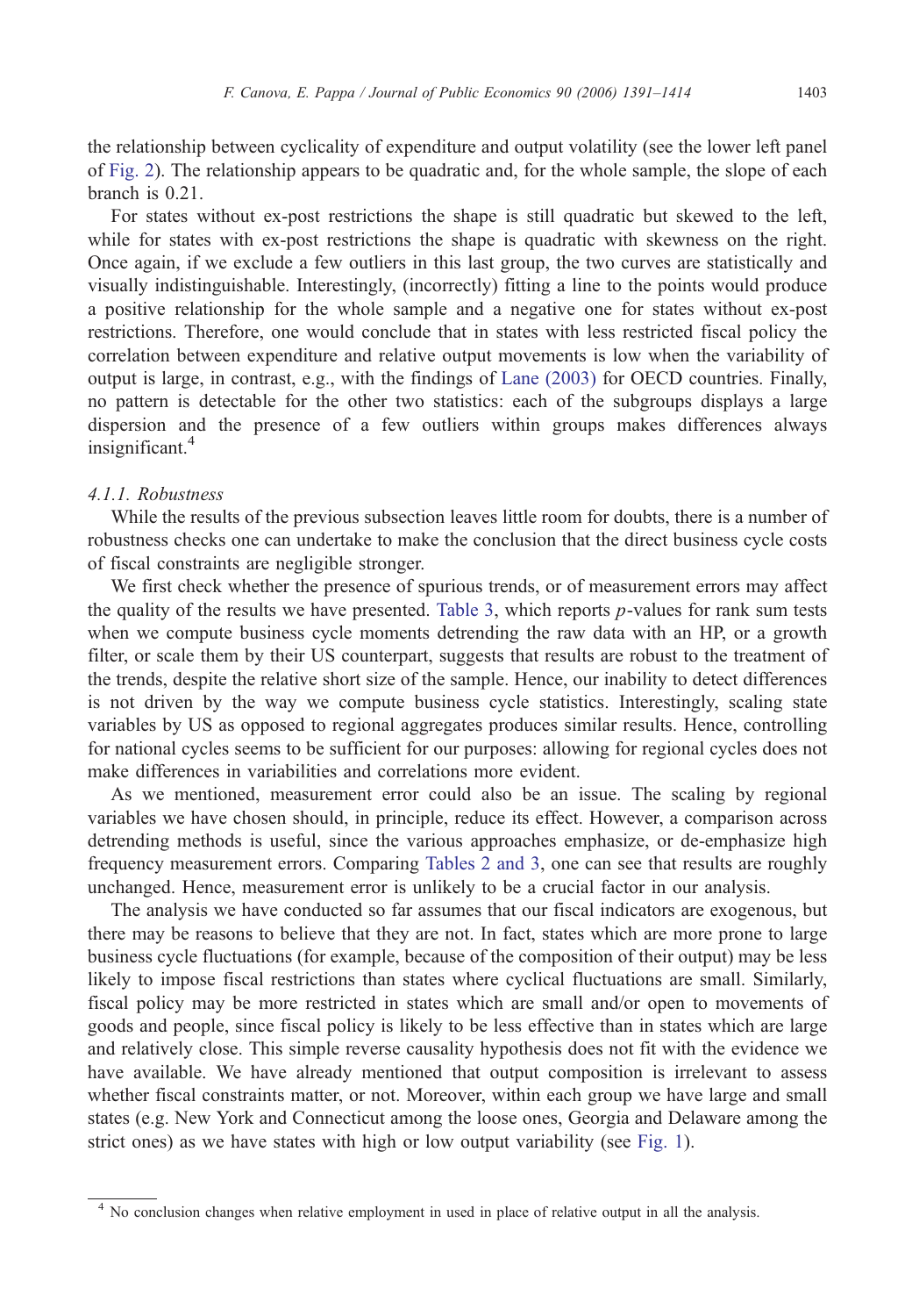<span id="page-13-0"></span>Table 3 Business cycle statistics, rank sum test

| Index                 | Var $(v)$ | Var(p)   | Var(n) | Var(g) | Mean( $\nu$ ) | Mean $(g/y)$ | Corr(y,g) | Corr(n,g) | Corr(p,g) |
|-----------------------|-----------|----------|--------|--------|---------------|--------------|-----------|-----------|-----------|
| HP filtered data      |           |          |        |        |               |              |           |           |           |
| Ex-ante               | 0.29      | 0.34     | 0.24   | 0.44   | 0.55          | 0.44         | 0.48      | 0.40      | 0.60      |
| Carryover             | 0.48      | $0.30\,$ | 0.44   | 0.10   | 0.65          | 0.10         | 0.16      | 0.29      | 0.96      |
| Ex-post               | 0.65      | 0.54     | 0.44   | 0.11   | 0.88          | 0.04         | 0.39      | 0.15      | 0.71      |
| Debt1                 | 0.14      | 0.78     | 0.78   | 0.18   | 0.15          | 0.66         | 0.68      | 0.01      | 0.70      |
| Debt2                 | 0.05      | 0.86     | 0.34   | 0.69   | 0.73          | 0.65         | 0.77      | 0.10      | 0.81      |
| Shortdebt             | 0.04      | 0.13     | 0.53   | 0.29   | 0.79          | 0.30         | 0.61      | 0.47      | 0.38      |
| Veto                  | 0.72      | 0.10     | 0.48   | 0.33   | 0.07          | 0.86         | 0.10      | 0.32      | 0.99      |
| Supreme               | 0.37      | 0.09     | 0.38   | 0.44   | 0.28          | 0.46         | 0.90      | 0.31      | 0.15      |
| Constitution          | 0.29      | 0.72     | 0.08   | 0.91   | 0.72          | 0.24         | 0.74      | 0.84      | 0.35      |
| Growth rates          |           |          |        |        |               |              |           |           |           |
| Ex-ante               | 0.63      | 0.58     | 0.77   | 0.92   | 0.88          | 0.24         | 0.41      | 0.99      | 0.84      |
| Carryover             | 0.67      | 0.21     | 0.01   | 0.15   | 0.72          | 0.13         | 0.92      | 0.71      | 0.41      |
| Ex-post               | 0.76      | 0.27     | 0.06   | 0.27   | 0.04          | 0.03         | 0.81      | 0.10      | 0.32      |
| Debt1                 | 0.52      | 0.28     | 0.08   | 0.57   | 0.13          | 0.04         | 0.62      | 0.66      | 0.89      |
| Debt2                 | 0.01      | 0.33     | 0.47   | 0.20   | 0.51          | 0.47         | 0.53      | 0.73      | 0.77      |
| Shortdebt             | 0.05      | 0.38     | 0.77   | 0.86   | 0.94          | 0.91         | 0.42      | 0.53      | 0.17      |
| Veto                  | 0.23      | 0.14     | 0.46   | 0.08   | 0.83          | 0.57         | 0.81      | 0.81      | 0.52      |
| Supreme               | 0.69      | 0.61     | 0.54   | 0.39   | 0.41          | 0.56         | 0.99      | 0.10      | 0.64      |
| Constitution          | 0.47      | 0.84     | 0.49   | 0.49   | 0.16          | 0.43         | 0.48      | 0.54      | 0.44      |
| Scaling by US average |           |          |        |        |               |              |           |           |           |
| Ex-ante               | 0.06      | 0.18     | 0.48   | 0.84   | 0.55          | 0.10         | 0.44      | 0.55      | 0.56      |
| Carryover             | 0.10      | 0.51     | 0.57   | 0.90   | 0.12          | 0.96         | 0.52      | 0.65      | 0.52      |
| Ex-post               | 0.94      | 0.29     | 0.56   | 0.78   | 0.04          | 0.36         | 0.43      | 0.98      | 0.59      |
| Debt1                 | 0.78      | 0.61     | 0.57   | 0.78   | 0.01          | 0.30         | 0.93      | 0.26      | 0.32      |
| Debt2                 | 0.76      | 0.84     | 0.98   | 0.93   | 0.89          | 0.61         | 0.96      | 0.21      | 0.28      |
| Shortdebt             | 0.57      | 0.20     | 0.63   | 0.76   | 0.20          | 0.94         | 0.24      | 0.50      | 0.04      |
| Veto                  | 0.52      | 0.59     | 0.66   | 0.93   | 0.36          | 0.46         | 0.29      | 0.53      | 0.90      |
| Supreme               | 0.28      | 0.81     | 0.67   | 0.54   | 0.90          | 0.77         | 0.08      | 0.95      | 0.45      |
| Constitution          | 0.13      | 0.22     | 0.32   | 0.39   | 0.98          | 0.07         | 0.54      | 0.74      | 0.16      |

Endogeneity may also be related to cultural values. Fiscal policy can in fact be generically less restrictive in states which traditionally had liberal administrations. For example Vermont, the only state without any form of constraint had a democratic governor for the majority of the sample, and New England states, which are at the bottom of the ACIR scale, have traditionally been among the most liberally oriented states of the US. To counteract this regional bias, one should also remember that local fiscal policy has become more restrictive in all US states after the tax-revolt of the beginning of the 1980s and the widespread imposition of tax and expenditure limits (the so-called TELs). Therefore, the relevant comparison may be across time as opposed to across units, since states which were considered tight in the first part of the sample may have become loose, on average, in the second part, or vice versa. One could also argue that it is the ability to use buffer funds, such as rainy days funds, which may be the discriminating factor to measure the tightness of fiscal constraints. Since rainy days funds are not a prerogative of states with tight balance budget constraints and since all of the states with loose restrictions had rainy days funds by the end of our sample, it is unlikely that conditioning on the presence of rainy days funds will change the essence of our results.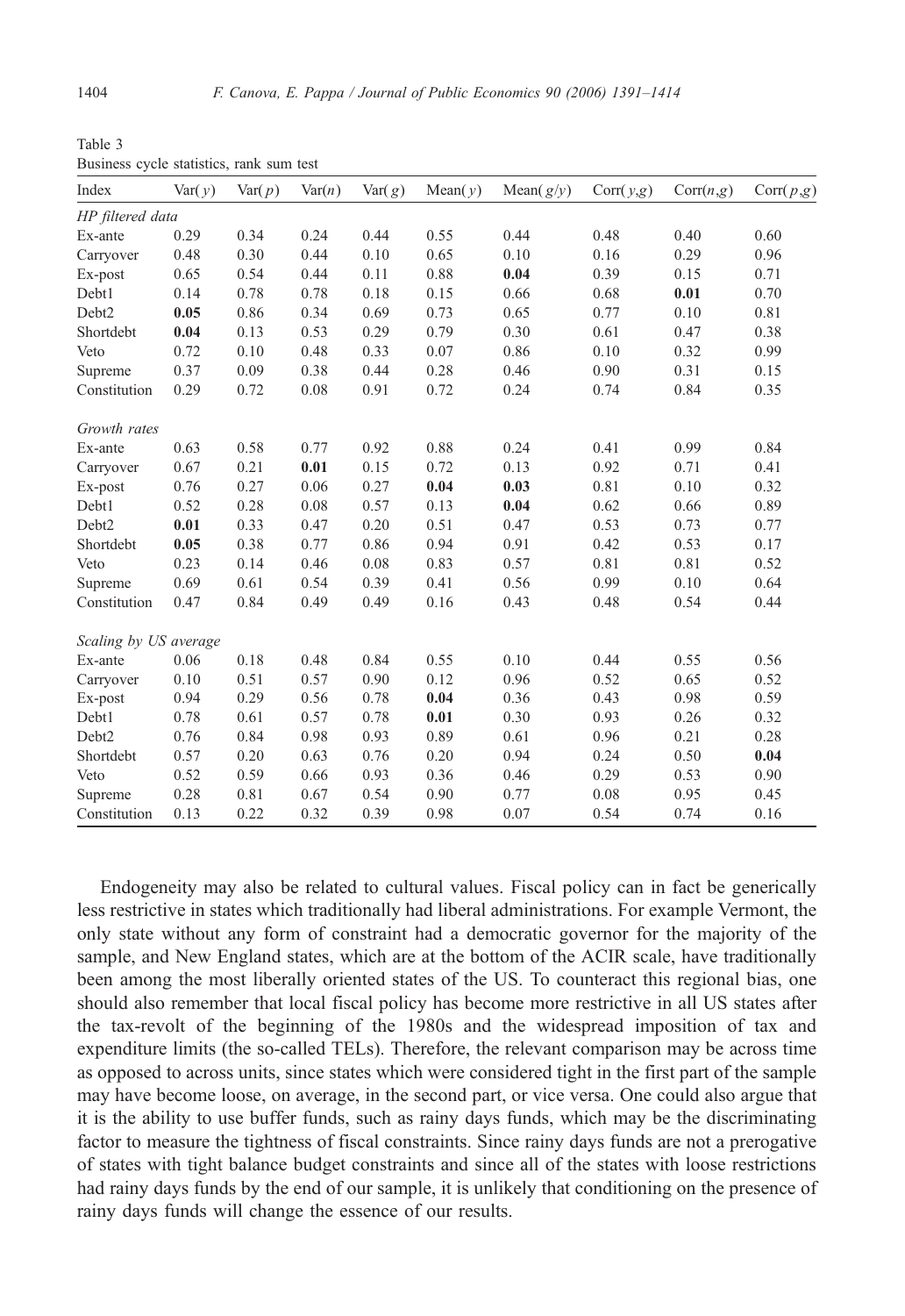<span id="page-14-0"></span>One referee pointed out to us that although fiscal constraints have no impact on macroeconomic performance unconditionally, it may be that, conditionally on factors such as size, output composition, trade patterns, etc., fiscal constraints may have a small but significant impact on macroeconomic variables. While we have found no reference in the literature to this conditional type of effect, it is worth investigating whether, once we control for relevant crosssectional variables, our negative conclusion still holds.

In Table 4, we report  $p$ -values of a rank sum test for the equality of selected macroeconomic statistics when we attempt to account for these possible omitted factors. We present tests for equalities in the cross-sectional distribution of first and second business cycle moments across groups when we condition on the presence, or the absence of rainy days funds at the end of the sample; on the size of the states, where large states are those which are in the top quartile in terms of population; on the composition of output, proxied here by the industrial employment, and more industrial states are those with employment in manufacturing superior to 20% of the total; when we compare Vermont to the 26 states with an ACIR index of 10 and when we examine business cycle moments in New England and in Southern States. Moreover, we report tests for the equality of the distributions in states with tight and loose restrictions for the subsamples 1969–1980 and 1981–1995; and tests when an alternative measure of volatility (interquartile range) is used. For the sake of space, we only present results obtained with the expost and the Shortdebt classification but the conclusions are again independent of the indicator used.

Our conclusions appear to be broadly unchanged. First, on average, volatilities and correlations in states with rainy days funds and without them are similar as are those in large and small states, or states with different shares of employment in manufacturing. Hence, once regional trends are taken into account, size, output composition, or the access to rainy funds does not seem to be a discriminating factor to classify cyclical fluctuations. In other words,

| Index               | Vol(y) | Vol(N) | Vol(p) | Corr(y,g) | Corr(n,g) | Corr(p,g) |
|---------------------|--------|--------|--------|-----------|-----------|-----------|
| Rainy               | 0.17   | 0.44   | 0.41   | 0.14      | 0.83      | 0.70      |
| Large               | 0.43   | 0.36   | 0.56   | 0.09      | 0.36      | 0.45      |
| Output composition  | 0.26   | 0.12   | 0.39   | 0.15      | 0.11      | 0.66      |
| Vermont             | 0.53   | 0.04   | 0.98   | 0.76      | 0.02      | 0.77      |
| New England         | 0.61   | 0.03   | 0.82   | 0.81      | 0.64      | 0.82      |
| Before 1980         |        |        |        |           |           |           |
| Ex-post             | 0.56   | 0.50   | 0.87   | 0.24      | 0.56      | 0.40      |
| Shortdebt           | 0.24   | 0.50   | 0.37   | 0.46      | 0.00      | 0.57      |
| After 1980          |        |        |        |           |           |           |
| Ex-post             | 0.12   | 0.62   | 0.07   | 0.51      | 0.74      | 0.79      |
| Shortdebt           | 0.49   | 0.89   | 0.41   | 0.33      | 0.40      | 0.04      |
| <b>Tennessee</b>    |        |        |        |           |           |           |
| Before/After 1977   | 0.11   | 0.17   | 0.48   | 0.09      | 0.00      | 0.00      |
| Interquartile range |        |        |        |           |           |           |
| Ex-post             | 0.06   | 0.47   | 0.34   |           |           |           |
| Shortdebt           | 0.32   | 0.88   | 0.96   |           |           |           |

Table 4 P-values rank sum test: regional scaling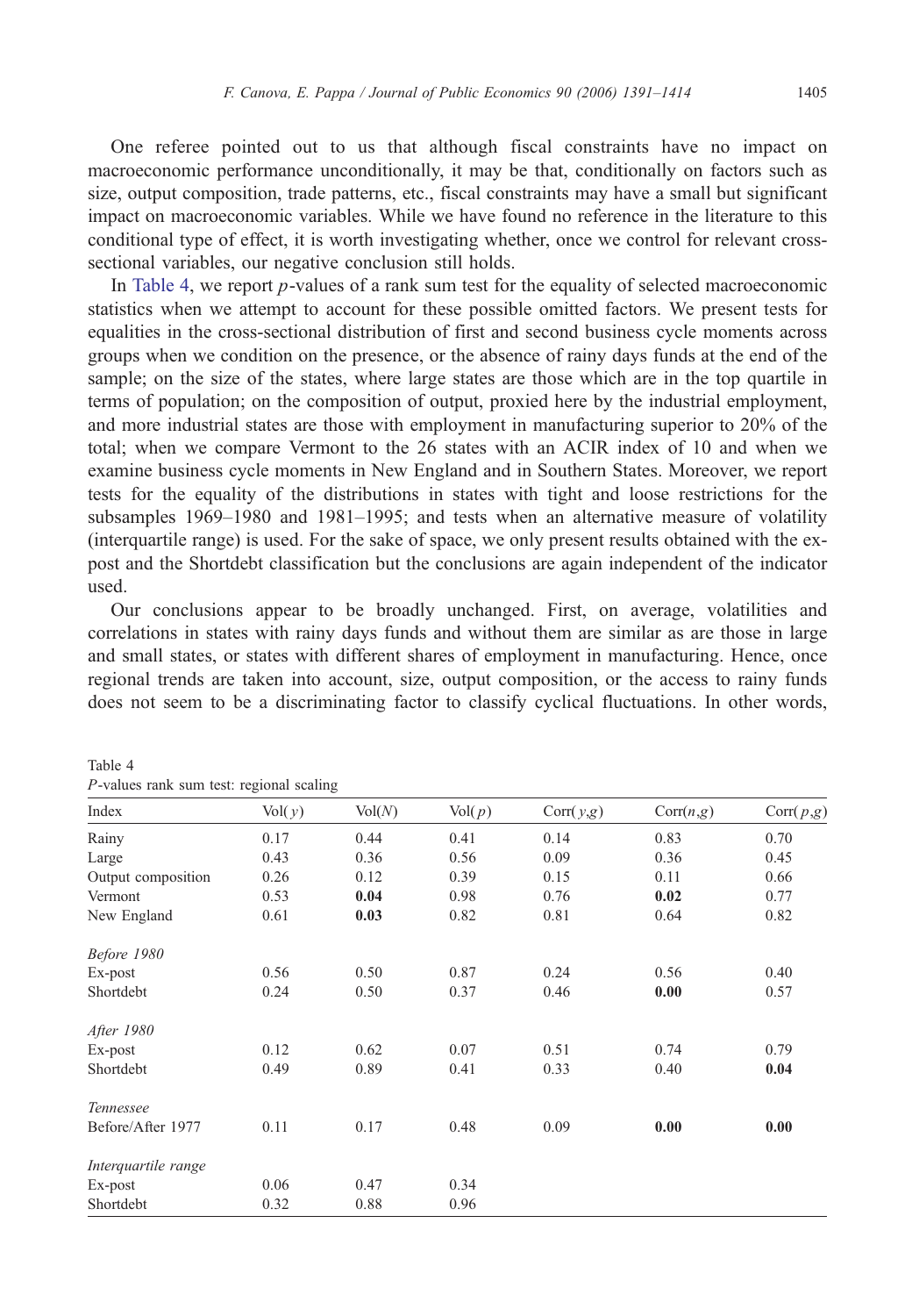fiscal restrictions have negligible effects not only unconditionally, but also conditionally. Second, again excluding employment volatility, the correlation between employment and expenditure, there is no evidence that Vermont business cycle statistics are different from those in states with an ACIR index of 10 nor that those of New England states are different from those of Southern states. Hence, the cultural orientation of the state is probably unimportant in understanding the relationship between business cycles and fiscal constraints. One could also conjecture that the political orientation of federal governments may exogenously change the tightness of the fiscal constraints – the idea being that Democratic administrations may be more prone to request large Federal aid than Republican ones. These arguments appear to be of scarce importance here for three reasons. First, Democratic administrations where present only in 12 of the 31 years of the sample and in these years the magnitude (and the growth rate) of the Federal aid transfers is not different from the magnitude (and the growth rate) during Republican administrations. Second, on average, Federal aid accounts for less than 20% of state and local government expenditures. Third, the magnitude of Federal aid is probably linked to the national business cycle: therefore scaling by aggregate variables should take into account these factors. In fact, the  $p$ -values are practically unchanged using aggregate instead of regional scaling. Therefore, failure to account for the size of the Federal aid cannot explain the inability to detect differences in cyclical fluctuations across states with different fiscal restrictions.

Our results appear to be robust also to the presence of potential structural breaks and to the measurement of volatility. There are two exceptions to the rule, however: the correlation between employment and expenditure before 1980 when the Shortdebt index is used is significantly smaller in states with ex-post restrictions; the correlation of prices with expenditure is lower in states with Shortdebt restrictions when the post 1980 sample is considered. Note that since the interquartile range is much less sensitive than variances to measurement errors, Ta[ble 4](#page-14-0) also confirms that this factor is minor in our analysis.

Our sample also contains an interesting case study which can be used to sharpen our conclusions on the role of fiscal constraints for business cycle fluctuations. In fact, tight fiscal constraints were imposed in Tennessee in 1977 and since then the state government has undertaken its operation under a tight fiscal restriction regime. Such constraints have made the magnitude of the deficits and of the debt to output ratio smaller and somewhat less volatile in the second part of the sample and this is consistent with the claim that fiscal constraints eliminate some erratic component in fiscal policy (see Fat[as and Mihov, 2003\), b](#page-23-0)ut such a component is small relative to other factors so that the dynamics of macro variables is unchanged. In fact, the  $p$ -values of a rank test for the equality in the distributions obtained in the samples 1969–1977 and 1978–1995, suggest that volatilities are unchanged while the correlation of employment and prices with government expenditure is statistically smaller in the second sample.

In sum, all the evidence indicates that business cycle statistics are largely unaffected by the presence of fiscal constraints. The conclusion is robust to the classification used to define states with tight or loose fiscal restrictions, to the procedure used to calculate business cycle statistics, the presence of conditioning variables and, to a large extent, to the tests used to evaluate the differences across groups, the statistics employed, and the sample used for the analysis. The only case study where fiscal constraints have changed over time confirms that the cyclicality of macroeconomic variables is hardly related to the nature of fiscal constraints. We conclude that the costs produced by stronger fiscal restrictions are elusive: the cyclical performance of state economies appears to have little to do with the nature of fiscal constraints.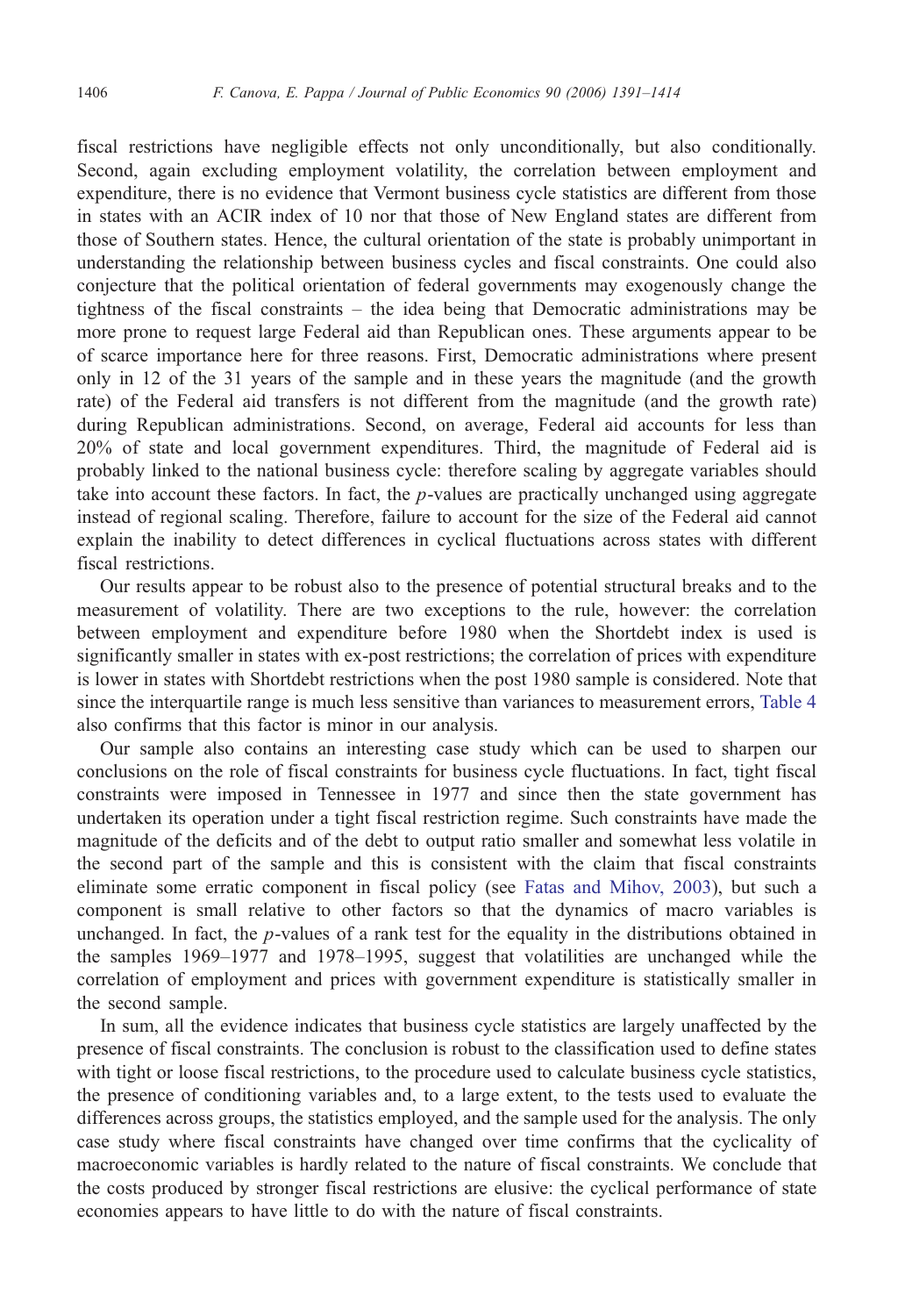Our conclusions seem to contradict those presented by Fat[as and Mihov \(2003\). Th](#page-23-0)e main reason for the difference is the econometric methodology used: in fact, while we use a nonparametric approach, they use a standard two-step regression. As we have mentioned, the estimated importance of fiscal constraints in such regressions is incorrect because the analysis neglects the fact that the left-hand side variables of the second regression are estimated and not the true ones. Since estimates of standard errors are downward biased, differences across states may become artificially significant.

#### 4.2. The immaterial gains

The imposition of debt constraints was thought to provide some safeguard against debt default. Mi[tchell \(1967\), fo](#page-23-0)r example, lists this as the major reason for having limits on debt issues. One can think of deficit constraints as playing approximately the same role: as deficits build up, year after year, the debt burden grows and the probability of a debt default increases. If such an argument has any empirical relevance, the probability that a state runs an excessively high debt level should be significantly larger in states with loose fiscal, or debt constraints – the implicit assumption being that there is a linear proxy relationship between the probability of excessively high debt level and the probability of a debt default. To verify this hypothesis, we have constructed four different measures of excessive debt level, two based on the debt to revenue level and two based on the debt to GSP ratio. In each case, we define excessiveness by an absolute threshold, or relative to the other states. Results turn out to be broadly robust to the definition used.

When we use the absolute measures, there are 16 states where the debt to revenue ratio exceeds 20, on average over time, and 12 states where the debt to GSP ratio exceeds 0.80, on average over time. When we use relative measures, we have 7 states which are in the upper tercile of the debt to revenue ratio and 9 which are in the upper tercile of the debt to GSP ratio. States appearing in all the four classifications are Connecticut, Delaware, Louisiana, New Hampshire, Oregon, Rhode Island and Vermont. A quick run through these names indicates that states with excessively high debt level are small and located either on the eastern, or the western side of the country. As far as fiscal constraints are concerned, the list includes states which are virtuous according to the ACIR classification (e.g. Oregon and Rhode Island) as well as states which are not (e.g. New Hampshire and Vermont); states with quantitative debt limits (e.g. Connecticut and Rhode Island) and states with no such limits (e.g. Delaware, or Louisiana) and states with binding institutional constraints (Oregon) and states with no such constraints (Vermont). Ta[ble 5](#page-17-0) presents the exact break down of the states with excessively high debt levels according to each of the definitions into those with loose and tight constraints, employing the same classifications used in the previous section.

The table contains useful information. Regardless of whether we use absolute, or relative measures and of whether we use debt to revenues, or debt to GSP ratios, in four of the nine classifications (Carryover, Ex-post, Debt1 and Veto) the relative proportion of states with tight fiscal constraints in the group of potential debt defaulters is larger than the proportion of states with looser type of constraints and when absolute debt measures are used, the number of units with tight constraints substantially exceeds the number of units with loose constraints.

Interestingly, different types of constraints imply different outcomes. In particular, tight balance budget restrictions do not seem to keep debt to revenue, or debt to GSP under control, neither in absolute nor in relative terms. Targeted debt restrictions seem more useful: numerical limits as well as limits on short term debt tend to keep debt to revenue and debt to GSP ratio low,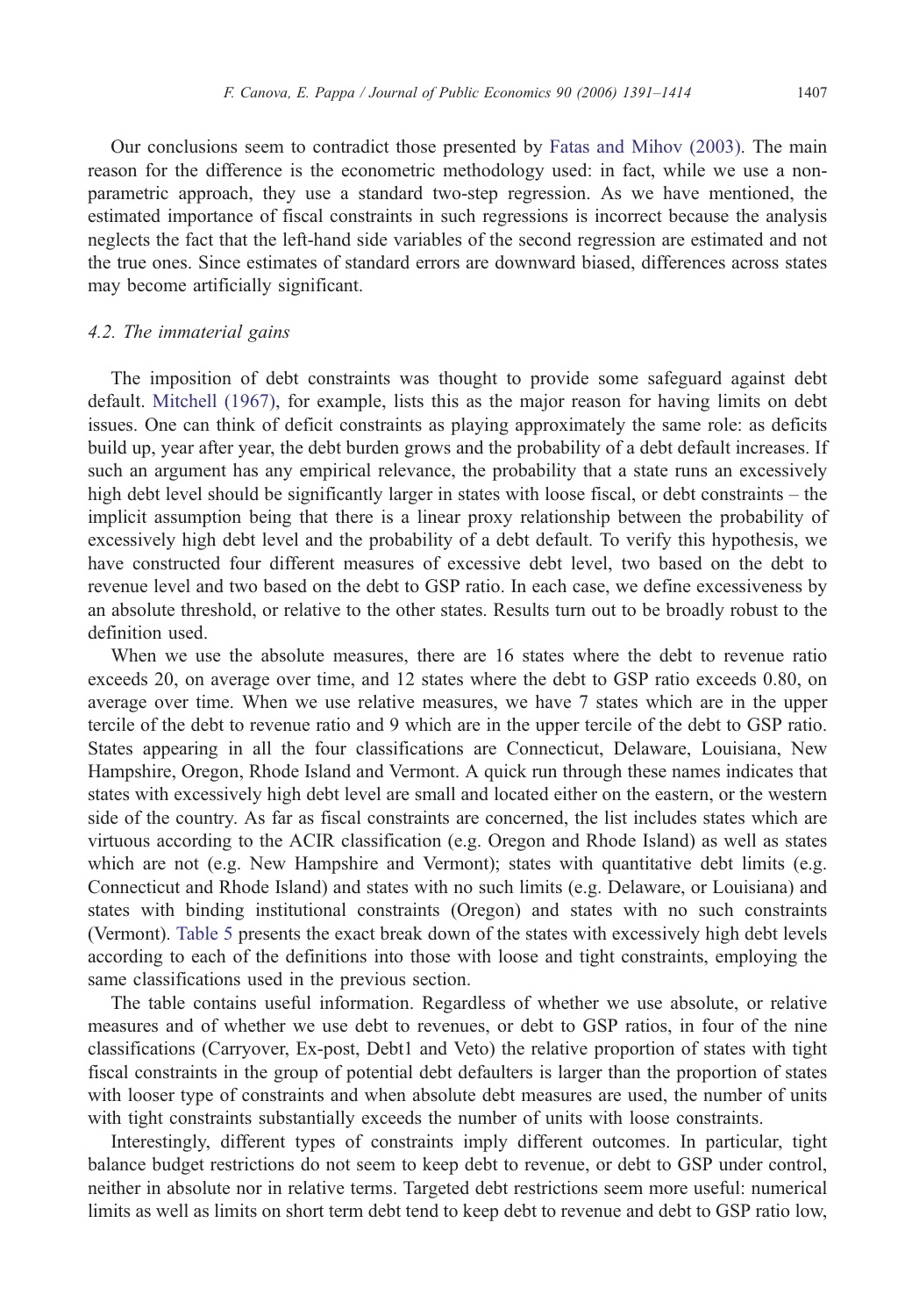|                           | Ex-ante        | Carryover      | Ex-post | Debt1          | Debt <sub>2</sub> | Shortdebt | Veto           | Court          | Constitution       |
|---------------------------|----------------|----------------|---------|----------------|-------------------|-----------|----------------|----------------|--------------------|
| Debt to Revenue, Absolute |                |                |         |                |                   |           |                |                |                    |
| Unrestricted              | 11             | 2              | 6       | $\overline{4}$ | 10                | 13        | $\overline{4}$ | 10             | 13                 |
| Restricted                | 5              | 14             | 10      | 12             | 6                 | 3         | 12             | 6              | 3                  |
| Debt to Revenue, Relative |                |                |         |                |                   |           |                |                |                    |
| Unrestricted              | $\overline{4}$ | 3              | 4       |                | 5                 |           | 3              | 5              | 6                  |
| Restricted                | 3              | $\overline{4}$ | 3       | 6              | $\overline{2}$    | $\theta$  | $\overline{4}$ | $\overline{2}$ | $\mathbf{1}$<br>л. |
| Debt to GSP, Absolute     |                |                |         |                |                   |           |                |                |                    |
| Unrestricted              | 8              | $\overline{c}$ | 5       | 3              | 9                 | 11        | 4              | 9              | 10                 |
| Restricted                | $\overline{4}$ | 10             | 7       | 9              | 3                 |           | 9              | 3              | $\overline{2}$     |
| Debt to GSP, Relative     |                |                |         |                |                   |           |                |                |                    |
| Unrestricted              | 5              | 4              | 5       |                |                   | 8         | 3              | 8              | 8                  |
| Restricted                | 4              | 5              | 4       | 7              | $\overline{c}$    |           | 6              |                |                    |

<span id="page-17-0"></span>

| Table 5                                     |  |  |
|---------------------------------------------|--|--|
| Number of states with excessively high debt |  |  |

both in relative and in absolute terms. Finally, while line item veto seems to be ineffective in controlling the size of the debt, both Constitutional and Supreme Court restrictions do help and almost as much as direct limits on debt (see for a similar argument Bo[hn and Inman, 1996\).](#page-22-0)

In general, balance budget constraints do not necessarily safeguard states from having excessively large debt nor do they induce them to control their growth: once the sum of nonguaranteed to guaranteed debt is used, we find that both fiscally virtuous and less fiscally virtuous states are among the most exposed to excessive debt problems.

Next, we estimate some simple probit models to try to understand if macroeconomic variables, or fiscal deficits impact on the probability of excessive debt differently in states with loose, or tight constraints. For this purpose, we construct a dummy series for each state which takes the value of 1 at t if the state debt/revenue ratio (Debt/GSP ratio) is in the upper tercile of the cross-sectional distribution and zero otherwise. We do this for Connecticut, Delaware, Louisiana, Massachusetts, New Hampshire, New York, Oregon, Rhode Island and Vermont which are the states which fit the typology of states with excessively high debt, on average. We then run a non-linear regression where local business cycle conditions (measured by the state unemployment rate and the ratio of state to US output) and the deficit to GSP ratio of the state are used to explain this dummy variable. In particular, we are interested in knowing whether states with tight constraints have a lower probability of being in the upper tercile of the crosssectional distribution and whether business cycle conditions and deficits to GSP ratios exert a differential effect in states which face tight or loose fiscal restrictions – the prior being that after controlling for deficit differences, business cycle conditions in states with tight constraints are less likely to impact on the probability of excessive debt level. Ta[ble 6](#page-18-0) reports the results; in parenthesis are t-statistics. The column "average likelihood" reports the predictive probability of an excessive debt level on average: a value of 0.5 means that there are equal odds of being above and below the threshold.

Ta[ble 6](#page-18-0) confirms previous conclusions. First, both good and bad business cycle conditions (relative to the national average) increase the probability that debt is "excessively high". For example, high relative output is conducive to low debt levels in Louisiana while the opposite is true in Connecticut, Oregon and Vermont. Note that a high unemployment rate produces a positive and significant effect on the probability of excessive debt only in New York. Second,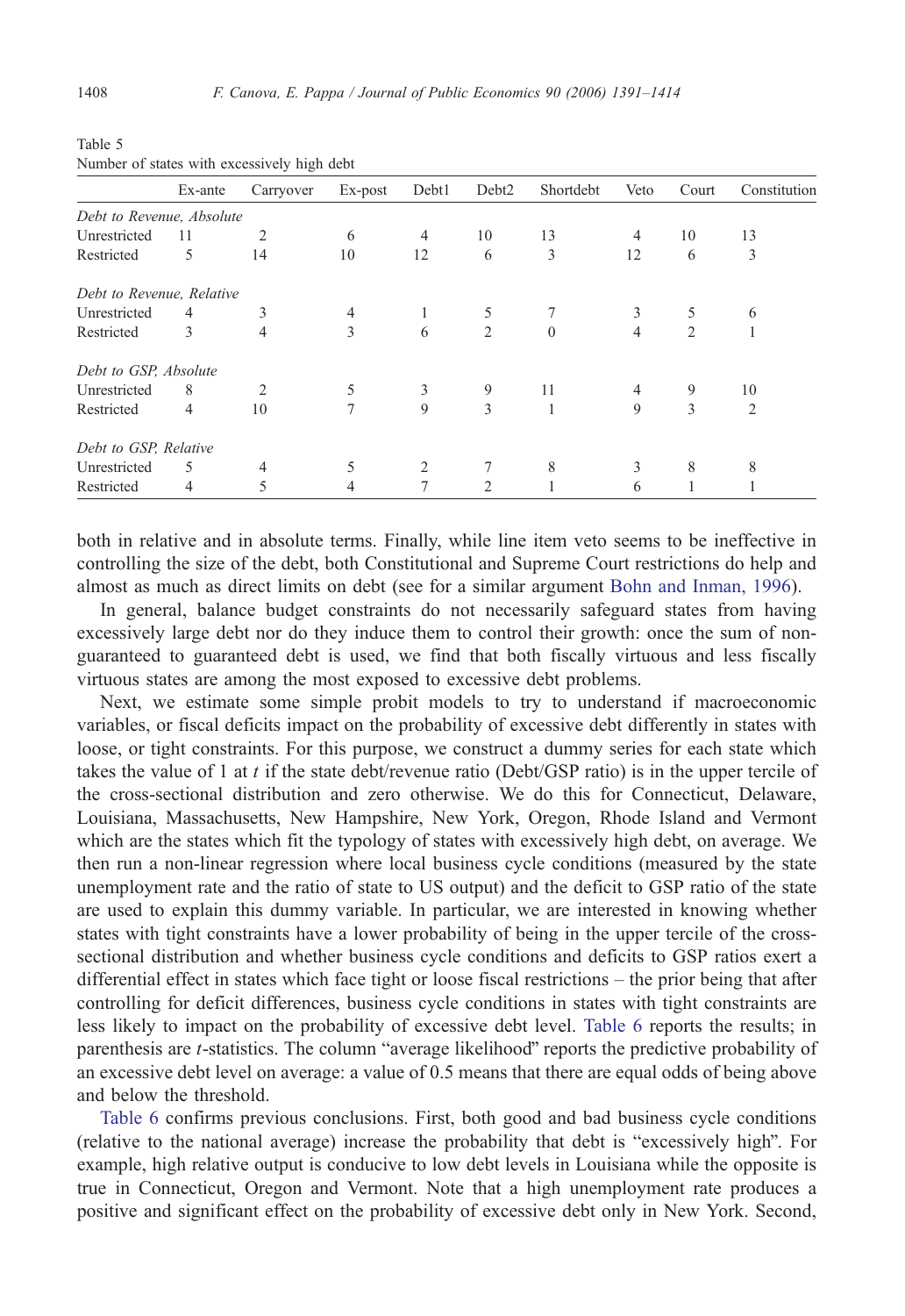| <b>ITOUR RELESSION</b> |                |                |                  |                    |  |  |  |  |
|------------------------|----------------|----------------|------------------|--------------------|--|--|--|--|
| <b>State</b>           | GSP/Y          | Unemployment   | $Deficit(-1)$    | Average likelihood |  |  |  |  |
| Louisiana              | $-0.94(-1.99)$ | $-0.16(1.25)$  | $-0.004(2.06)$   | 0.55               |  |  |  |  |
| New Hampshire          | $-0.25(-0.63)$ | $-0.17(-0.61)$ | 0.009(0.30)      | 0.86               |  |  |  |  |
| Connecticut            | 1.19(2.69)     | 0.06(0.22)     | 0.008(2.54)      | 0.78               |  |  |  |  |
| Oregon                 | 1.20(1.66)     | 0.74(1.23)     | 0.02(1.65)       | 0.86               |  |  |  |  |
| Rhode Island           | 0.09(0.36)     | $-0.10(-0.77)$ | 0.0001(0.74)     | 0.51               |  |  |  |  |
| Delaware               | 2.01(1.13)     | 0.49(0.89)     | 0.009(1.15)      | 0.82               |  |  |  |  |
| Vermont                | 3.00(2.20)     | 0.05(0.07)     | 0.016(2.11)      | 0.80               |  |  |  |  |
| New York               | 0.19(0.91)     | 0.33(1.94)     | $-0.0002(-0.30)$ | 0.58               |  |  |  |  |
| Delaware               | $-0.15(-0.96)$ | $-0.04(-0.34)$ | $-0.006(-0.59)$  | 0.50               |  |  |  |  |
|                        |                |                |                  |                    |  |  |  |  |

<span id="page-18-0"></span>Table 6 Probit regression

high deficit to GSP ratios are not necessarily linked to high probability of excessive debt: while this is the case and significantly so in Connecticut, Oregon and Vermont, a high deficit to GSP level significantly decreases the probability of excessive debt in Louisiana and has no significant effects in the other 4 states. Third, neither the probability of high debt nor the impact of business cycle conditions on this probability is linked to fiscal restrictions. For example, state deficit to GSP ratio are insignificant in New Hampshire and Rhode Island, two states with very different type of fiscal restrictions, and significant in Louisiana and Oregon, again two states with very different budget and debt constraints. Moreover, states for which the fit is good (i.e., the average likelihood is high) roughly span the whole ACIR scale: there is very little visual difference in the estimated specification across groups and states with tight constraints do not necessarily have, on average, a lower probability of having excessively high debt. Perhaps more surprisingly, tight debt and institutional restrictions do not help in reducing the probability of excessively high debt.

To conclude, the gains a state obtains by tightening its ability to run fiscal policy are close to be immaterial. Some improvements can be obtained by either directly imposing restrictions to nominal debt, or some institutional restrictions. However, even in this case, there is weak evidence that tightly constrained states are less prone to accumulate excessive debt levels, or that fiscal deficits lead to strongly corrective actions by state legislators to reduce the debt burden in subsequent years.

# 4.3. Why are there so little differences?

Why is it that differences across groups in almost all the cyclical statistics we have collected are insignificant? Why is it that fiscal restrictions do not shield states from having excessively large debts? One reason, often cited in the literature (see Mi[lesi-Ferretti, 2003\) is](#page-23-0) that state governments engage in creative accounting activities to avoid constraints when they become binding. For example, governments that have difficulties balancing the budget may shift expenditure items off-the-budget, or to less restricted branches, such as local governments. Alternatively, if they are available, they may use stabilization funds to limit the effects of a revenue crunch they may experience in recessions. Furthermore, as we have seen, debt restrictions apply only to guaranteed debt. Hence, there may be an incentive for state governments to swap non-guaranteed (revenue) for guaranteed debt when the borrowing limit becomes binding-incentive which may be less important for states which do not face tight restrictions. Since our expenditure series include both local and state expenditures and the debt series measure total outstanding debt by state and local governments, contrary for example to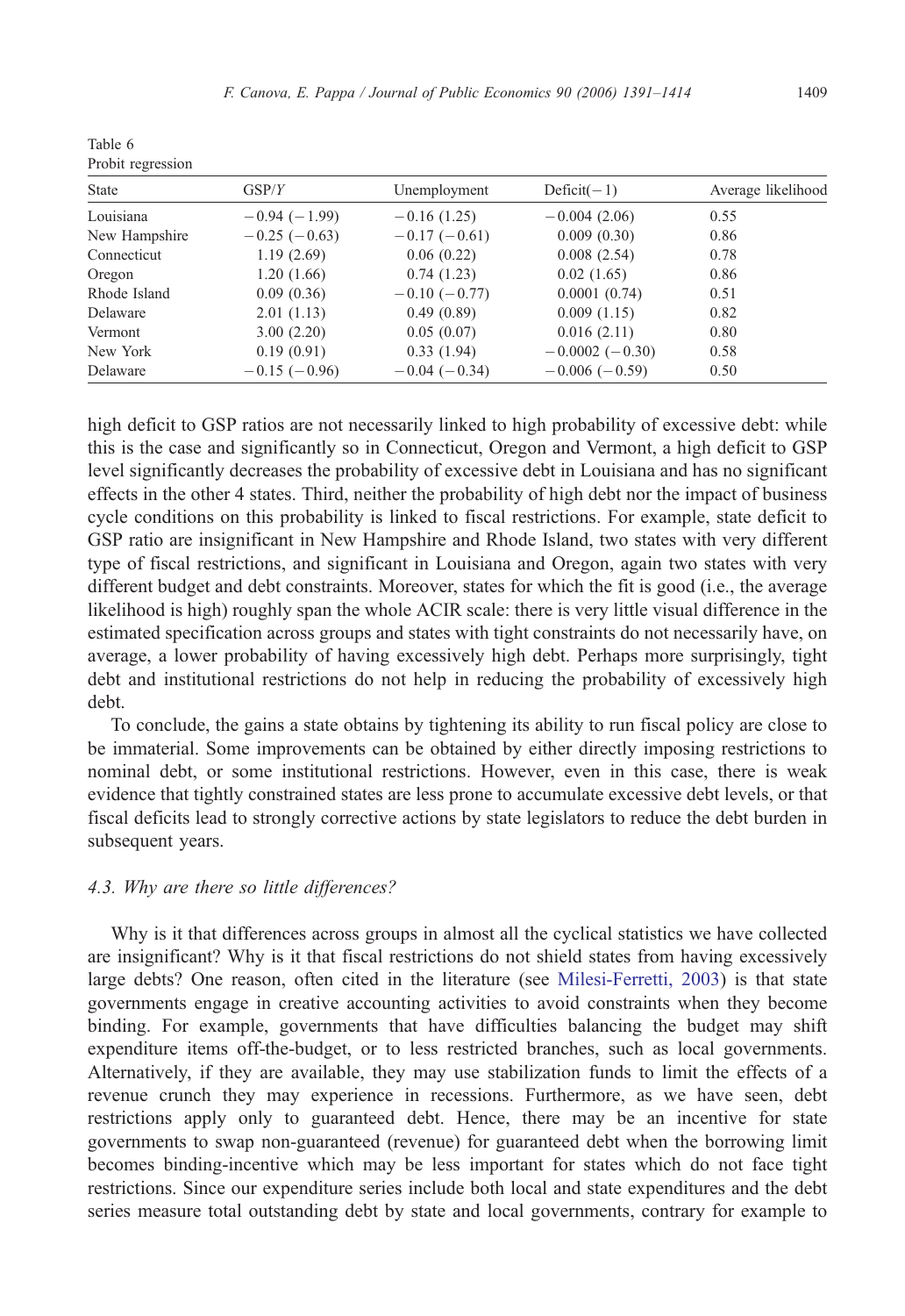Ba[youmi and Eichengreen \(1994\), we](#page-22-0) can verify whether fiscal restrictions effectively constraint government behavior, or whether they imply substitution toward less restricted accounts, bonds, or branches.

Table 7 reports first and second moments of deficits and log debt levels and of deficits and debt to output ratios and confirms the idea that more restricted governments tend to substitute across accounts to avoid the constraints. In fact, none of the statistics we compute is significantly different across groups, regardless of the classification employed. The columns concerning government expenditure volatility in Ta[bles 2 and 3](#page-8-0) reinforce the result.

While the results of Table 7 leave little doubts about the ineffectiveness of the constraints, it is worth investigating the dynamics of the various components of debt and expenditure and the relationship between debt and deficits to provide more direct evidence on this issue. In particular, we want to investigate whether the level of non-guaranteed to guaranteed debt is systematically larger in states with tight fiscal constraints and whether differences are larger at recession times. Moreover, we would like to know whether the ratio of state to local expenditure is larger in states with tight or loose restrictions and whether there is important information indicating that the switch is more intense at recession times.

Rather than presenting another table with p-values, we plot in Fig[. 3](#page-20-0) the dynamics of the ratio of state non-guaranteed to guaranteed debt (NG/G) and of the ratio of state to local expenditure (STATE/LOCAL) over time separately for states with tight and loose restrictions when the ex-post and the Shortdebt classifications are used to group states. The last row of Fig[. 3](#page-20-0) presents time series for the average stock-flow adjustments (SFA) in states with loose and tight restrictions (relative to GSP). This series measures the difference between (current account) deficit and growth of debt. Apart from the issuance of zero coupon bonds (which should average out over time) and recording effects (which should be independent of fiscal restrictions), this variable captures investment in infrastructures and in public companies – which are typically kept outside of the general budget-privatization of public companies and transactions in financial assets. As Vo[n Hagen and Wolff \(2004\)](#page-23-0) have noted, this difference provides a good proxy for creative accounting practices: over time, it should fluctuate around zero; be positive when off-budget investments take place; and be negative when public companies are privatized, or financial assets are liquidated. For our purposes, what is particularly relevant is whether the dynamics of this variable over time differ in states with tight and loose restrictions and whether the stock-flow discrepancy is more significant at recession times. Intuitively, states with tight budget restrictions may have the tendency to hide current account deficit, e.g. delegating expenditures to public companies who finance them

| Index             | Mean(df) | Mean(Debt) | Mean(df/Y) | Mean(Debt/Y)                                                                   | Vol(df) | Vol(debt) | Vol( <i>df/Y</i> ) | Vol(Debt/Y) |  |  |
|-------------------|----------|------------|------------|--------------------------------------------------------------------------------|---------|-----------|--------------------|-------------|--|--|
|                   |          |            |            | Rank sum test P-values for the null of equality of distributions across groups |         |           |                    |             |  |  |
| Ex-ante           | 0.94     | 0.57       | 0.57       | 0.85                                                                           | 0.79    | 0.96      | 0.81               | 0.91        |  |  |
| Carryover         | 0.90     | 0.82       | 0.93       | 0.97                                                                           | 0.75    | 0.88      | 0.81               | 0.87        |  |  |
| Ex-post           | 0.62     | 0.69       | 0.68       | 0.97                                                                           | 0.63    | 0.99      | 0.95               | 0.86        |  |  |
| Debt1             | 0.62     | 0.68       | 0.76       | 0.85                                                                           | 0.92    | 0.99      | 0.99               | 0.99        |  |  |
| Debt <sub>2</sub> | 0.86     | 0.96       | 0.85       | 0.92                                                                           | 0.93    | 0.91      | 0.56               | 0.93        |  |  |
| Shortdebt         | 0.88     | 0.56       | 0.55       | 0.97                                                                           | 0.97    | 0.88      | 0.80               | 0.93        |  |  |
| Veto              | 0.81     | 0.97       | 0.85       | 0.97                                                                           | 0.51    | 0.80      | 0.77               | 0.94        |  |  |
| Supreme           | 0.99     | 0.84       | 0.90       | 0.93                                                                           | 0.85    | 0.87      | 0.99               | 0.88        |  |  |
| Constitution      | 0.98     | 0.88       | 0.99       | 0.93                                                                           | 0.71    | 0.81      | 0.74               | 0.95        |  |  |
|                   |          |            |            |                                                                                |         |           |                    |             |  |  |

Table 7 Means and volatilities, regional scaling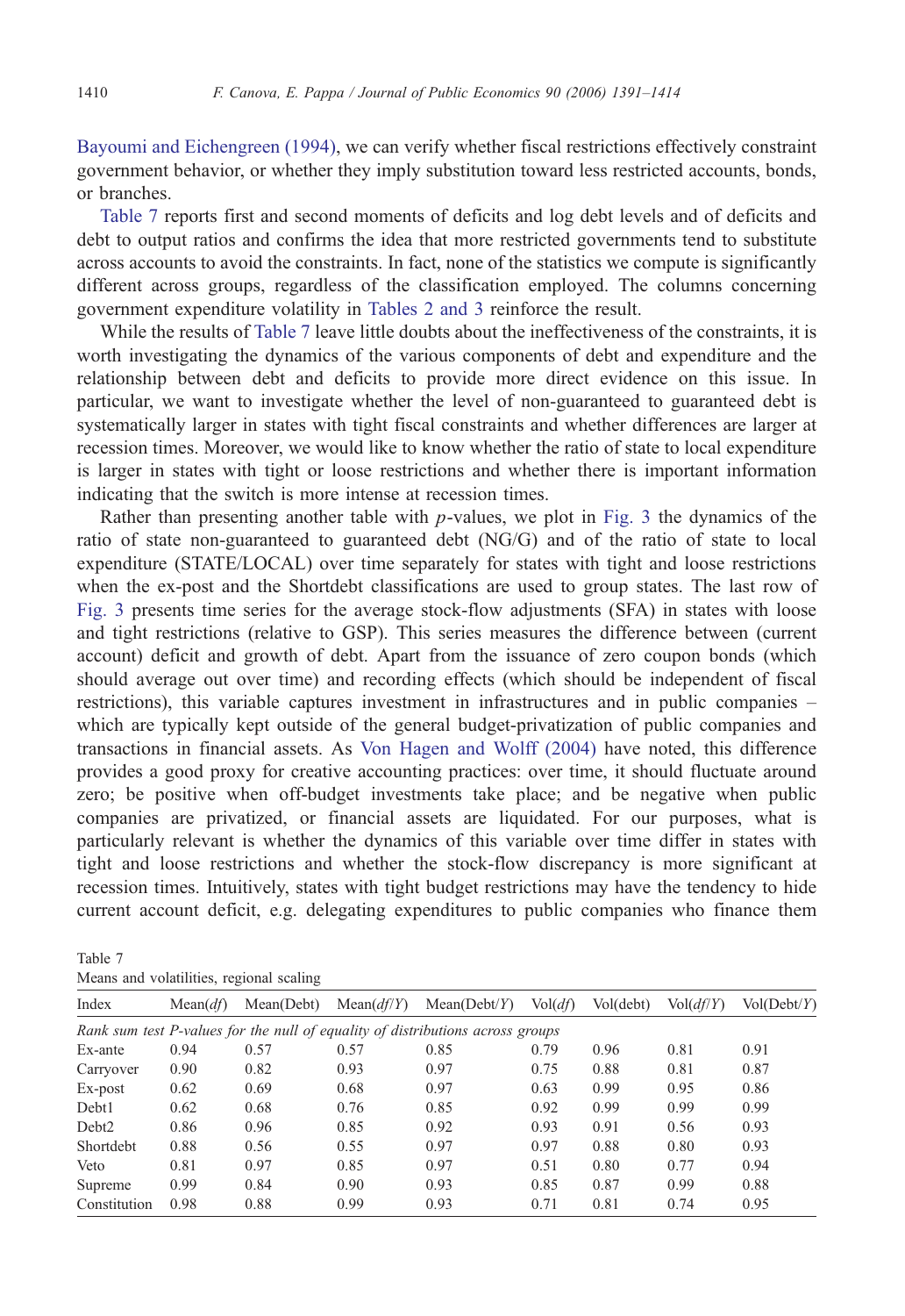<span id="page-20-0"></span>

Fig. 3. Dynamics of government variables: states with tight (continuous line) and loose restrictions (dotted line).

with debt issues. Conversely, states with tight debt restrictions may force the stock-flow adjustment to respond one by one to budget deficit, for example, acquiring fake assets in a public company which in turn undertakes the current expenditure. Note also that the stockflow adjustment variable can turn negative without altering the deficit level. This can be accomplished simply by selling off public companies.<sup>5</sup>

The evidence is generally consistent with the substitution hypothesis and confirms early evidence by Vo[n Hagen \(1991\). St](#page-23-0)ates with tight fiscal restrictions tend to use systematically more non-guaranteed debt than states with loose restrictions. The difference is statistically significant and, for the post-1980 period, economically relevant: in fact, after 1980, the ratio of non-guaranteed to guaranteed debt increased on average 25 times in states with tight fiscal restrictions and only by a factor of 2 in states with loose restrictions. The same pattern obtains regardless of whether budget, or debt restrictions are in place: non-guaranteed (revenue) bonds issues are systematically larger, no matter which classification we use.

We also find that states with loose restrictions tend to allocate more of the expenditures at the state than at the local level than states with tight restrictions. The difference, on average, is statistically significant when we use the ex-post classification but insignificant when the debt classification is employed. In both cases, the time series for states with loose restrictions is above the one with tight restrictions and in some years by more than 10%. A trend increase in the ratio of state to local expenditure since the late 1980s, common to all states, is noticeable. This increase is consistent with the establishment of stabilization funds at state level since the

The measurement of debt and deficit is very important to get a precise measure of the stock-flow adjustment existing at each t. In general, since deficits are measured in accrual terms and debt is a cash concept, discrepancies may emerge. Furthermore, the precise value of debt depends on whether it is recorded at face value or at market value. While these are important concerns, they are somewhat tangential to our investigation. Since we are interested in highlighting differences across states, as long as accounting practices are similar, the relative comparison is valid even if the absolute levels may contain substantial measurement error.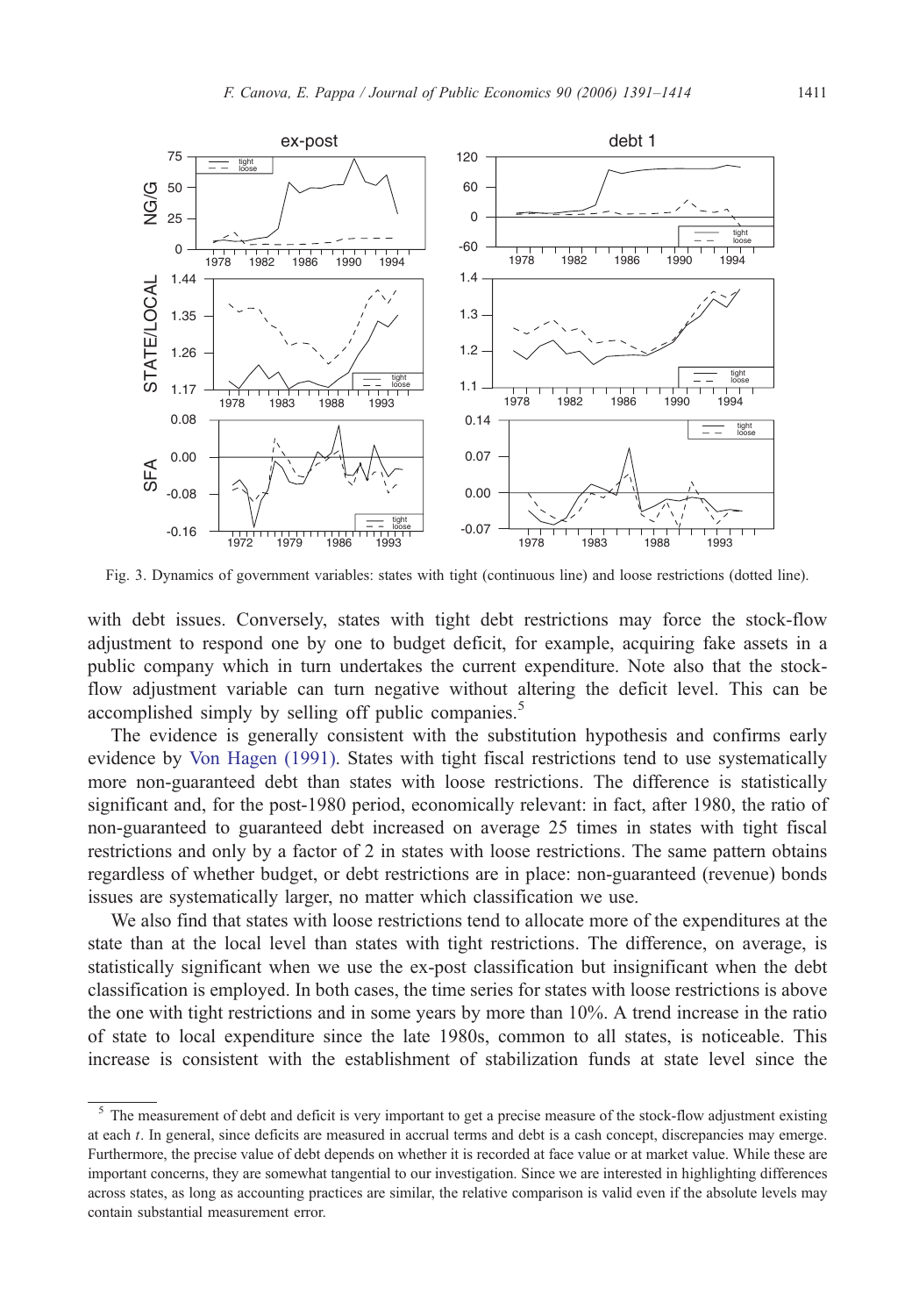beginning of the 1980s. Interestingly, none of the series displays any marked cyclical pattern and this is the case in both types of states.

Finally, the stock flow adjustment series show that all states, regardless of the fiscal constraint, resort to some creative accounting to hide current account expenditure. On average, the stock-flow adjustment is negative. Therefore, rather than delegating expenditures to public companies, US states, decrease their liabilities by selling off public companies, or writing off the debt of public companies from the official state figures. Overall, differences across groups of states are insignificant and roughly unrelated to national business cycle conditions.

## 5. Conclusions

This paper analyzed whether tight fiscal constraints change the macroeconomic performance of 48 US states. We study both the costs imposed by such constraints, measuring the relative difference in volatility and the comovements of a number of macrovariables and a few important macroeconomic relationships, and the gains enjoyed, by measuring both the relative probability of excessive debt and its relationships with macroeconomic variables and deficits.

Our conclusion is that the macroeconomic consequences of fiscal constraints have been overemphasized. While the sign and the magnitude of point estimates of cyclical statistics are, at times, different, these differences are statistically insignificant and economically unimportant. Our conclusions are robust in a number of dimensions, and in particular, do not depend on the way we define "loose" or "strict", on whether deficit, debt, or institutional constraints are in place, on the type of statistical tests we employ and, to a large extent, on the statistics we consider, the detrending methods employed and the sample we use. We also find that both states with loose and tight constraints are among those which run the risk of having excessively high debt and that the relationship between excessive debt, state macroeconomic conditions and deficits is independent of fiscal, debt and institutional constraints.

We argue that fiscal constraints make little difference for the state economy because governments can work around the constraints and transfer expenditure items to either less restricted accounts or to less constrained portions of the government. We show that the dynamics of total deficit and total debt are similar in states with loose or tight restrictions and that, on average, states with tighter constraints substitute non-guaranteed to guaranteed debt and local to state expenditure more than states with loose constraints. In addition, the presence of rainy days funds offers an alternative substitution mechanism which permits to limit expenditure cuts at times when the constraints become binding. Given that constraints apply only to a portion of the total budget, that debt restrictions do not concern non-guaranteed debt, that no formal provision for the enforcement of the constraints exists and that there are legal ways to work around the rules, it is not surprising to find that tight constraints do not produce measurable benefits, or significant costs.

Our results have important implications for the design of fiscal restrictions. Tight constraints are neither a necessary nor a sufficient condition for good government performance: in fact, they simply imply more creative accounting practices, unless they come together with clearly stated and easily verifiable enforcement requirements. The design of the enforcement mechanisms is therefore more important than the nature of the constraint. In addition, tight constraints do not necessarily increase costs, or create benefits, if it is possible to work around the constraints within the scope of the law. Clearly, our analysis can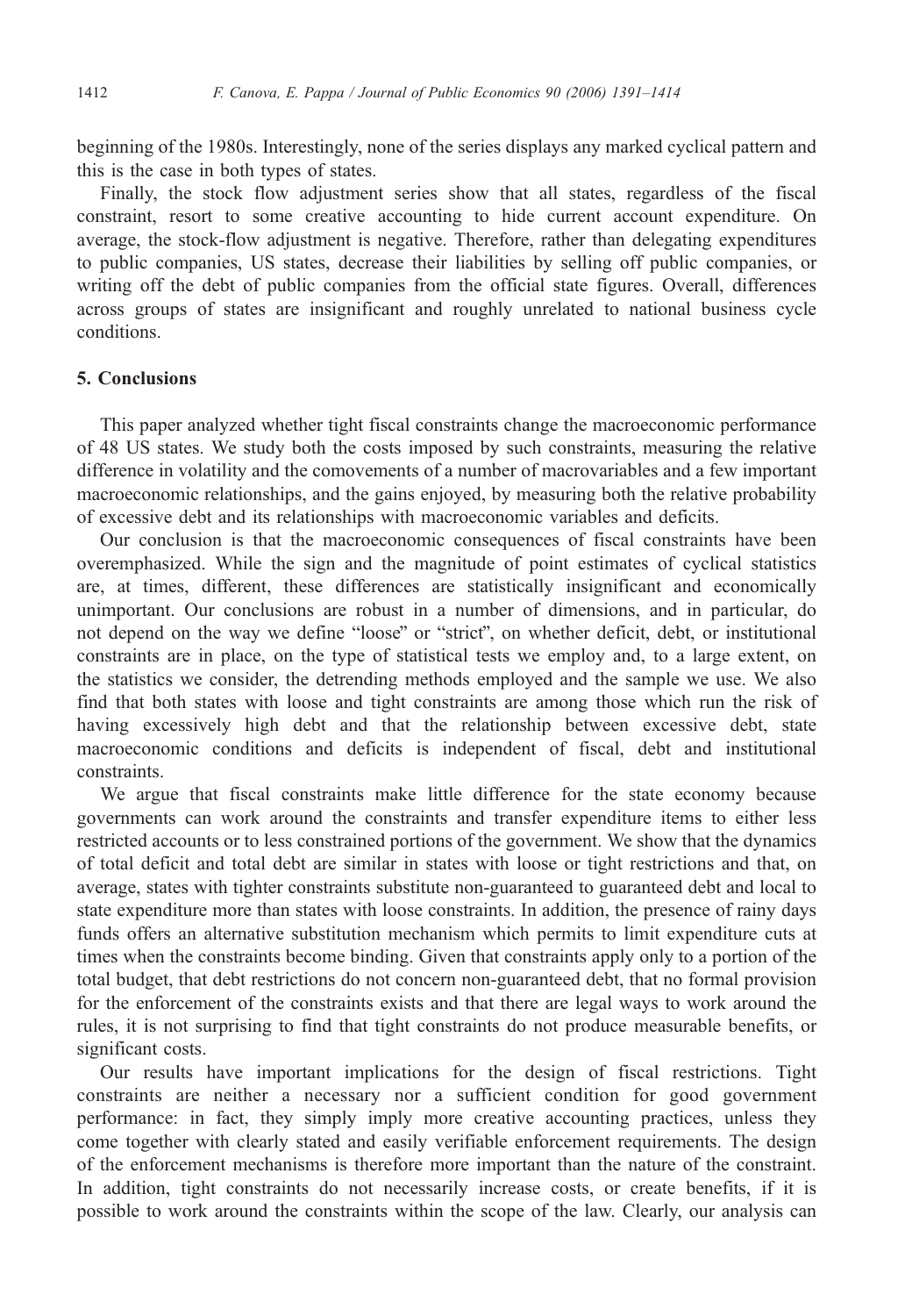<span id="page-22-0"></span>not measure the benefits obtained from an improved reputation and neither can we measure the gains obtained in terms of a better control of area wide inflation, when limits on local governments are imposed.

Although it is tempting to extend the conclusions to the cross-section of European, or OECD countries, a word of caution is necessary as the analogy between states and countries is limited because of economic, political and institutional differences. First, as we have mentioned, the size of government expenditure in GDP is much larger for countries than for states. Second, institutional differences are significant, including much lower labor and capital mobility across countries, and a much stronger inflexibility in current account government expenditure. Third, US federal government acts as an insurance agency for US states in difficulty. Such an agency is missing, for example, for EU countries.

Despite these differences, one cannot refrain from noticing that the proposed flexibilization of the Stability and Growth Pact, which transforms constraints into rules, is unlikely to provide a better framework where stabilization needs are properly weighted against the need to restraint excessive deficits and debt levels. The original Pact was imperfect, for example, not distinguishing between current account and capital account expenditures, but had already builtin numerous ways to work around the inflexibility of the constraints. Adding further flexibility, without altering the enforcement mechanism, is unlikely to change national fiscal authorities practices.

#### Acknowledgment

Evi Pappa thanks the Spanish Ministry of Education and Science and FEDER through grant SEC2003-306 from the Generalitat de Catalunya through the Barcelona Economics program (CREA) and grant SGR2005-00447 for financial support.

#### References

Andres, Javier and Domenec, Rafael, 2002. Automatic Stabilizers and Monetary Rules in a Ricardian Economy, Universidad de Valencia, mimeo.

Baxter, Marianne, King, Robert, 1993. Fiscal policy in general equilibrium. American Economic Review 83, 315 – 335.

Bayoumi, Tamin, Eichengreen, Barry, 1994. The political economy of fiscal restricions: implicationsfor europe from the United States. European Economic Review 38, 783 – 791.

- Besley, Timothy, Case, Anne, 1993. Political institutions and policy choices: evidence from the United States. Journal of Economic Literature 41 (1),  $7-73$ .
- Bohn, Henning, Inman, Robert, 1996. Balance budget rules and public deficits: evidence from the US. Carnegie Rochester Conference Series in Public Policy, vol. 45, pp. 13–76.
- Canova, Fabio, Pappa, Evi, in press. Price Differentials in Monetary Unions: The Role of fiscal shocks, CEPR working paper 3746, Economic Journal.
- Canzoneri, Matthew, Cumby, Robert, Diba, B., 2002. Should the European Central Bank and the Federal reserve be concerned about fiscal policy? Paper Presented at the Federal Reserve Bank of Kansas City's Symposium "Rethinking Stabilization Policy".
- Carlino, G., Sill, K., 1997. Regional economies: separating trends from cycles. Federal Reserve Bank of Philadelphia, Business Review, May–June, 1–13.
- Carter, John, Schop, David, 1990. Line-item veto: where is thy string? Journal of Economic Perspective 4, 103–118.
- Del Negro Marco, 1998. Aggregate Risk Sharing Across US States and Across European Countries, Yale University, mimeo.
- Diaz Gimenez, Javier, Giovannetti, Giorgia, Marimon, Ramon, and Teles, Pedro, 2003. Nominal Debt as a Burden to Monetary Policy, UPF mimeo.
- Duarte, Margarida, Alexander, Wolman, 2002. Regional Inflation in a Currency Union: Fiscal Policy vs. Fundamentals, mimeo Federal Reserve Bank of Richmond.